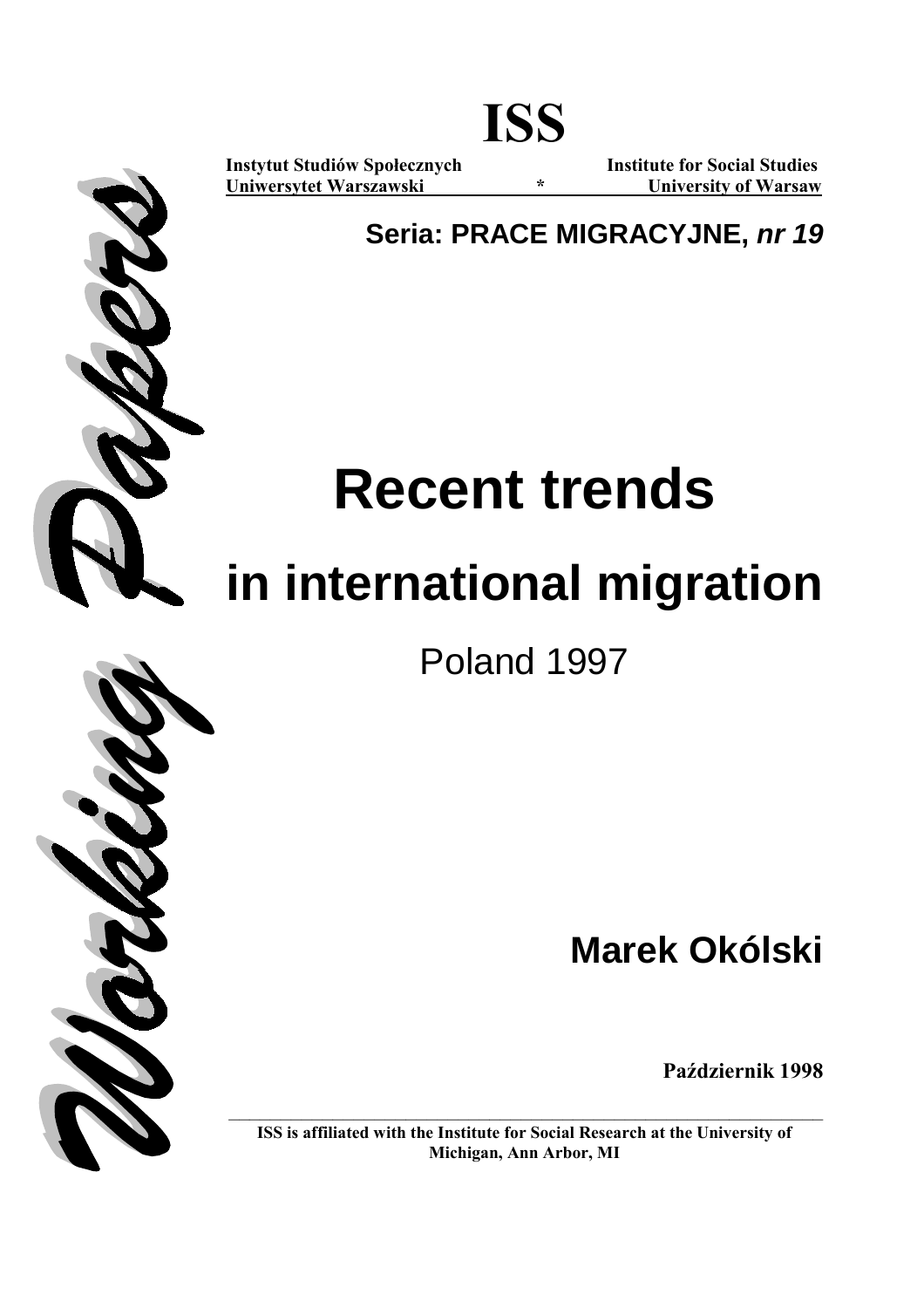Ośrodek Badań nad Migracjami Instytut Studiów Społecznych UW Stawki 5/7 00-183 Warszawa Tel: 48+22+8315153 Fax: 48+22+8314933 Internet: ISSINFO@SAMBA.ISS.UW.EDU.PL

Seria: PRACE MIGRACYJNE, nr 19

# **RECENT TRENDS IN INTERNATIONAL MIGRATION POLAND 1997**

**Marek OkÛlski** 

© *Copyright by* Instytut Studiów Społecznych UW październik 1998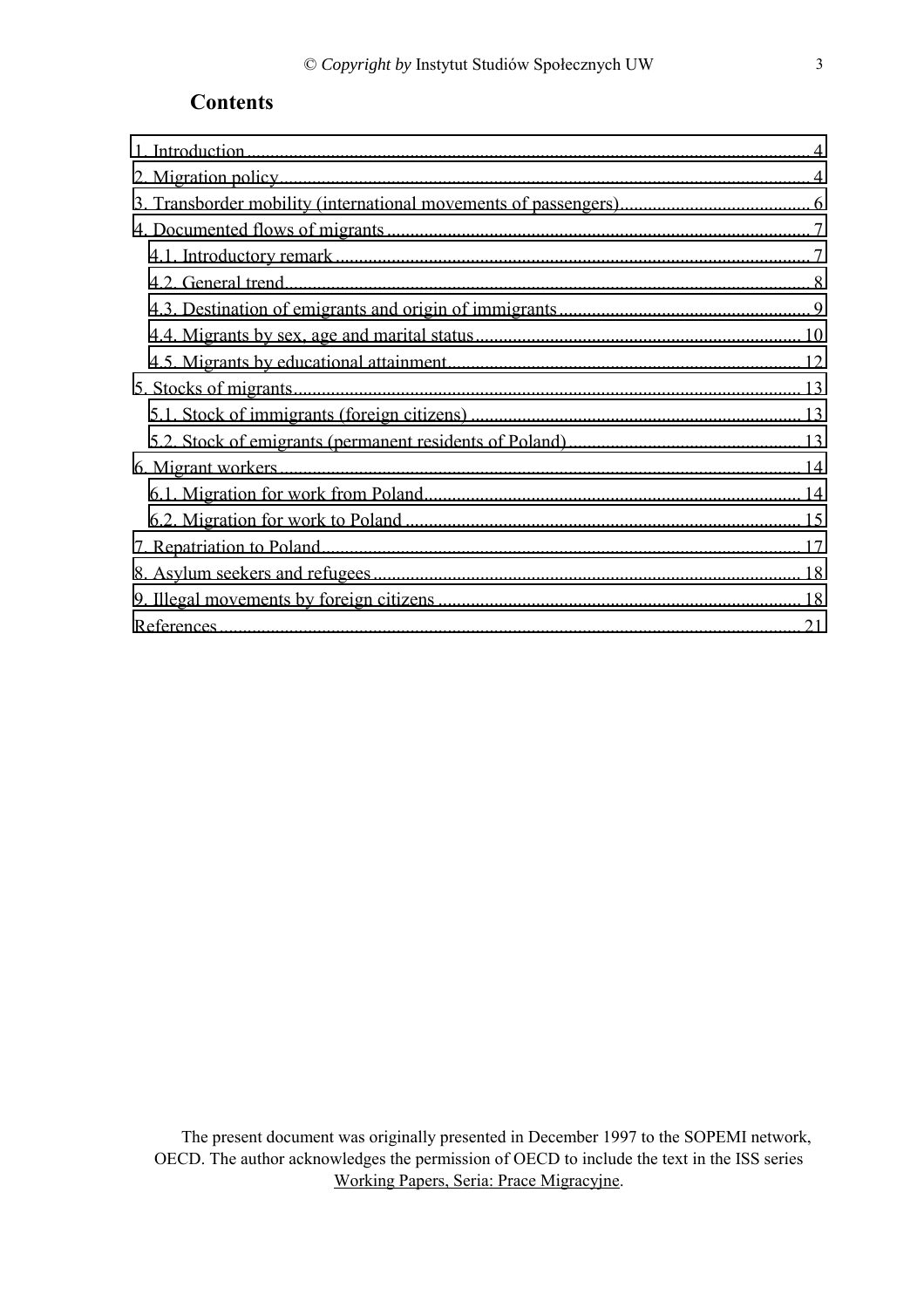#### **1. Introduction**

<span id="page-3-0"></span>In 1996 and the first half of 1997 the economy continued to perform well. The rate of growth remained at the level well above 5 per cent per annum whereas the unemployment and inflation rates kept declining. However, a one-digit inflation is yet to come. Actually the level of 18.5 per cent was achieved in 1996 and 13.0 per cent is expected for 1997 (the annual average for 1995 was 27.8 per cent). The unemployment rate fell down to 12.1 per cent in 1996 and might be at the level of 11.5 per cent in 1997 (the annual average for 1995 was 14.9 per cent). As a matter of fact, the number of unemployed in September 1997 was around 1.9 million, down from nearly 3 millions (in September 1994) which was the highest level recorded in Poland in the 1990's. At the same time, the number of employed increased considerably (by 2 per cent in 1996).

#### **2. Migration policy**

A major event of 1996 was the Sixth Conference of European Ministries Responsible for Migration Affairs hosted by Poland in June under the auspices of the Council of Europe. One might also mention a document adopted by the Council of Ministers in May, formulating the principles of repatriation of people of Polish origin (see the 1996 SOPEMI report for Poland).

After a disappointing deadlock in many areas of migration policy observed in that year, however, in 1997 a number of important measures were taken. Undoubtedly what should be described first here is the passing of the Aliens Law by the Parliament. It happened on 25 June 1997, and is to be enforced on 27 December 1997. It might be noted here that the work on a new act has been going on since the beginning of 1993, and the presently passed act awaited its endorsement since September 1995.

The act has fully replaced the old Aliens Law of 1963. The old regulations, together with all related ordinances based on it, were both too general and incomplete, and left various aspects of the sojourn of a foreigner unregulated or subject to arbitrary decisions [Jagielski, 1997]. Specific shortcoming of those regulations were as follows [Lewandowski and Szonert, 1977]:

• lack of resolution which individual state central organ is responsible for migration policy;

• lack of clear principles of granting (or withdrawing) of permanent residence permits;

• lack of a possibility to grant permission to reside for a specified (temporary) period to a foreigner;

• lack of clear criteria to be applied to foreigners wishing to enter Poland;

• inadequate rules pertaining to the expulsion/deportation and detention of a foreigner;

• lack of legal foundation for setting up of the registers of foreigners.

In addition to a need to create an act which would avoid the deficiencies of the old Aliens Law, it was also necessary to improve on certain recently issued regulations, i.a. those related to protection of refugee status procedures against abuse, and to found a legal basis for the repatriation policy.

In general, the new act was "to create the legal conditions which would allow the free development of population movement but simultaneously would provide the state with necessary means to counteract the inflow of undesirable foreigners" [Lodzinski, 1997]. All the above mentioned issues seem to have been tackled by the new act to a satisfactory degree. The main features of new Aliens Law are the following: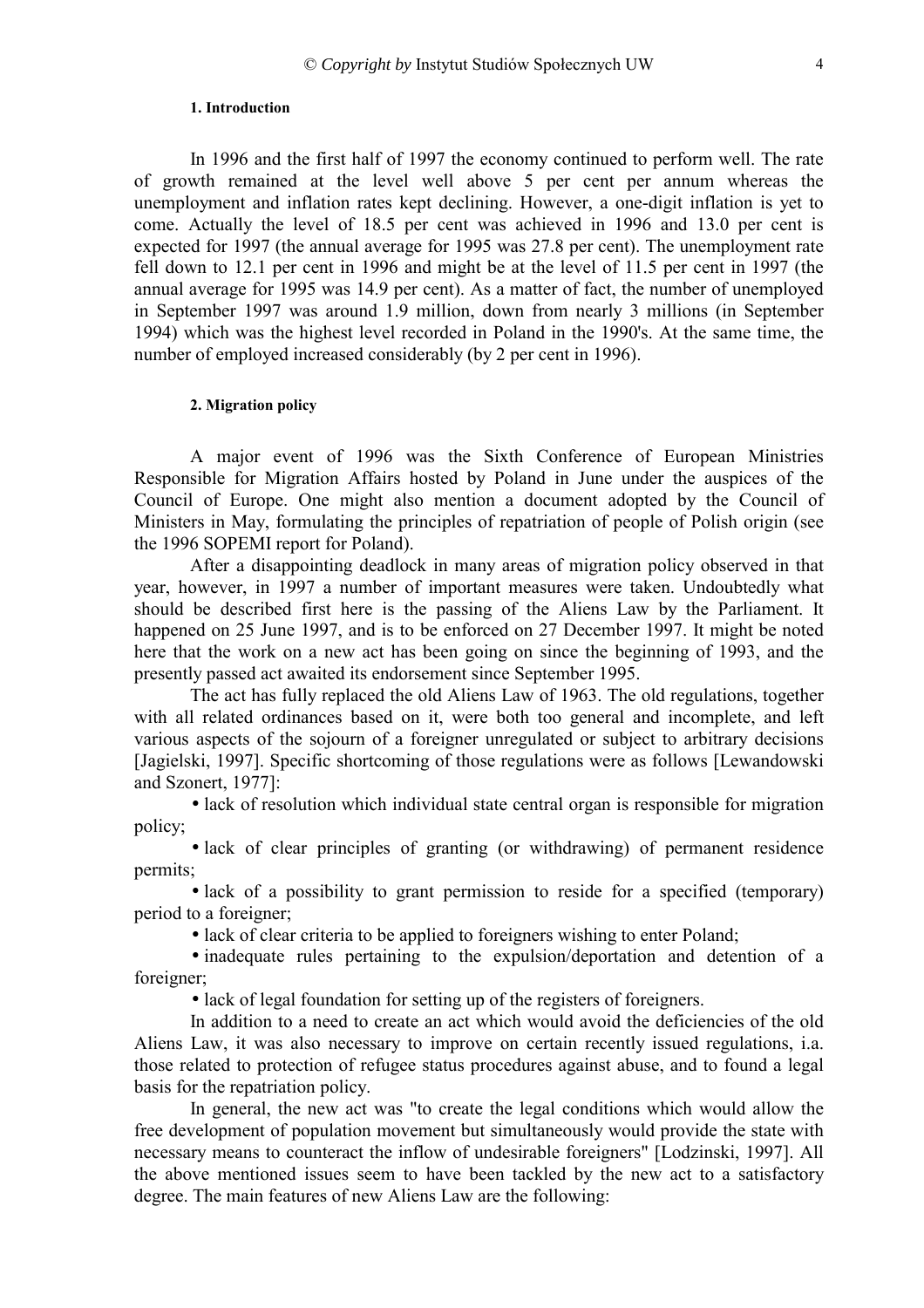• it introduces clear, valid and mutually consistent basic concepts related to inflow of foreigners to and their sojourn in Poland and their definitions (chapter 1, article 4);

• it establishes criteria and rules of foreigners entry into Poland (chapter 2, articles 5 and 6), in particular of the repatriation of an alien of the Polish nationality or origin (chapter 2, article 10);

• it provides for granting an alien of the permission to reside for a specified period or to settle (chapter 3, article 16), and sets the relevant conditions (chapter 3, articles 17 and 19), relevant time limits (chapter 3, articles 18 and 19), rights and obligations of an alien while in Poland (chapter 3, articles 20 and 21, chapter 4, articles 25 and 26);

• it resolves in a coherent manner (and in accordance with the Geneva Convention and the New York Protocol) basic rules concerning the refugee status (chapter 5) and asylum (chapter 6);

• it determines the circumstances of the expulsion of an alien and relevant procedures (chapter  $7)^1$ ;

• it provides for setting up of various registers of aliens and indicates the authorities responsible for running particular registers (chapter 8);

• it establishes liability of the carries responsible for bringing to Poland of an alien who does not hold permission to enter Poland (chapter 9);

• it sets the principles of mutually consistent and exclusive procedures and competences of agencies (chapter 11);

• it introduces penal provisions related to foreigners entries, sojourn or relevant documents (chapter 12).

Besides passing of the new Aliens Law by the Parliament and its endorsement by the President of Poland, other important legislative developments included ratification of certain international documents pertaining to migration or migrants. Particularly worth to be mention is that in June 1997 Poland ratified European Social Contract (of which its articles 18 and 19 in full, but not article 20). Also in this year proceedings concerning another important migrant-related document, namely the ILO convention no. 97 have been considerably advanced.

In October 1996 Poland concluded an agreement with Luxembourg concerning the exchange of trainees which brought the number of countries with which employmentrelated agreements were signed to 12 (other countries include: Belarus, Belgium, the Czech Republic, France, Germany, Libya, Lithuania, Russia, Slovakia, Switzerland and Ukraine).

Poland failed to conclude a readmission agreement with her three neighbours with whom its has yet to be signed, that is with Belarus, Lithuania and Russia, but in case of Lithuania and Russia relevant talks are seriously advanced. At the moment the readmission agreement is in force with nearly 20 states including co-signatories of the Schengen agreement and Bulgaria, the Czech Republic, Croatia, Greece, Hungary, Moldova, Romania, Slovakia, Slovenia and Ukraine. Negotiations concerning the readmission agreement are in progress with the following countries (besides the above mentioned): Albania, Algeria, Austria, Bangladesh, Canada, Estonia, India, Kazakhstan, Latvia, Pakistan, Sri Lanka and Vietnam.

<sup>&</sup>lt;sup>1</sup> Article 62 provides that the costs of expelling an alien should generally be borne by the alien herself/himself but it establishes 2 exceptions to this rule: 1/ if the expulsion occurs as a result of irregular employment, the costs should be met by an employer, and 2/ if an alien stays in Poland due to an invitation from a Polish resident (which is dealt with by article 15), the costs should be met by the party that issued the invitation.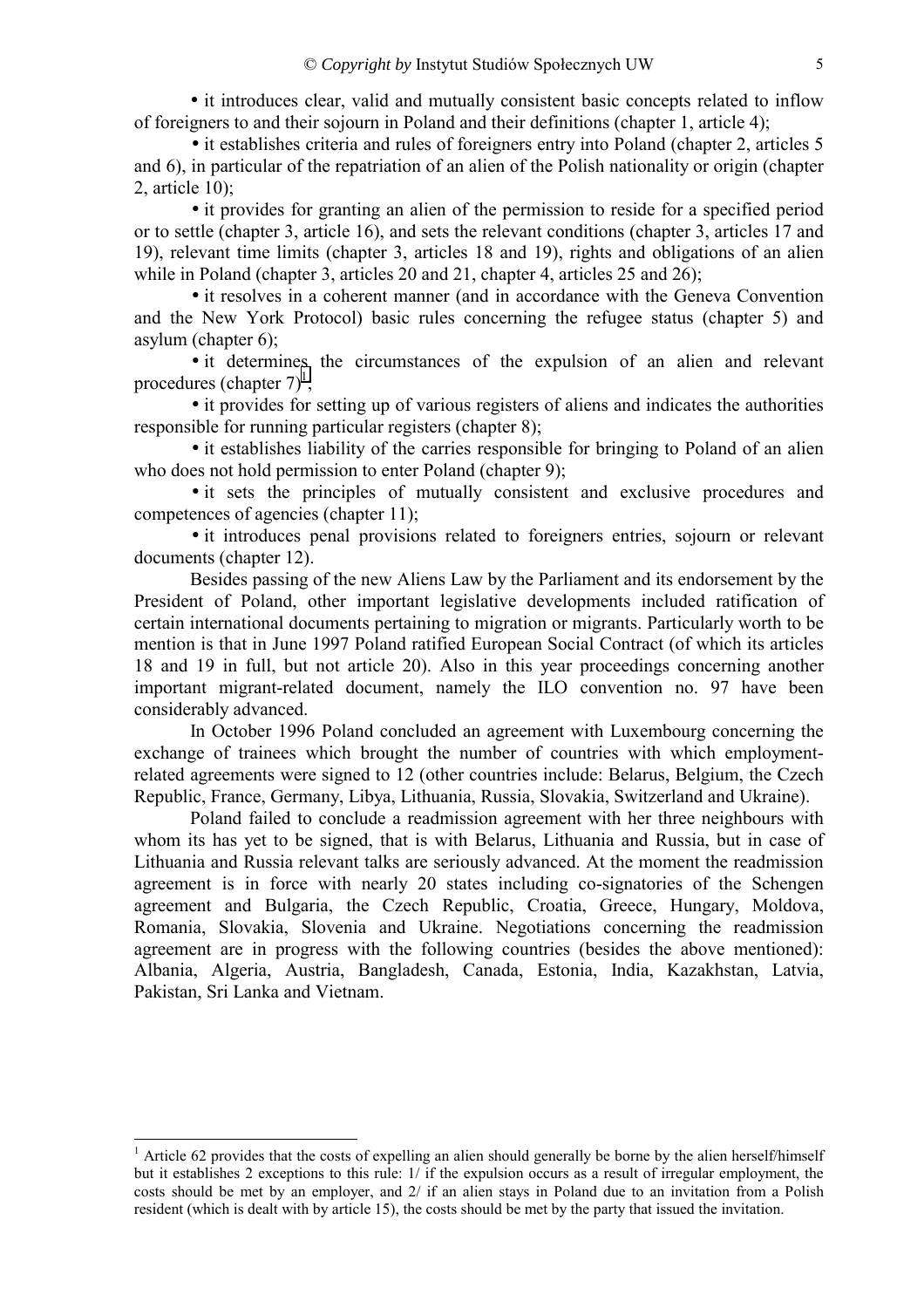<span id="page-5-0"></span>In 1996 a major restructuring of the government and state central administration has taken place which, among other things, has had a bearing on the division of competences and organization of activities concerning migration affairs in Poland. A new ministry, the Ministry of the Interior and Administration, has been set up which has taken over the competence of the former Ministry of the Interior and partly the former Office the Council of Ministrers. Until then the latter had an authority over district administration (*urzad wojewodzki*), and therefore could interfere with regional policies regarding sojourn of foreigners in Poland (especially their settlement) which (incidentally) could be in conflict with the competences and activities of the former. As a matter of fact, until very recently no legal basis existed for a uniform and regionally co-ordinated policy in this respect, and this was only changed by the introduction of the new Aliens Law. Clearly the founding of new Ministry of the Interior and Administration gave rise to more concerted government activities in the area of migration. Within the Ministry, on 4 January 1997 its major unit dealing with foreigners in Poland, the Office for Migration and Refugee Affairs, has been transformed into the Department of Migration and Refugee Affairs. Among important activities of the Ministry and its relevant Department in particular one should mention an extensive inter-sectoral work on the principles of migration policy whose first stage has been completed in October 1997 with holding of a seminar of experts at which the first draft of such principles was presented.

In an effort to better co-ordinate migration affairs in Poland, in September 1997 the Prime Minister issued an ordinance setting up an Inter-Ministry Team for Migration Affairs. The team which is led by under-secretary of state in the Ministry of the Interior and Administration and includes high-level representatives of four ministries and four other state organs is to serve the Council of Ministers as an advisory body. Its major duties embrace: evaluation of principles of migration policy, evaluation of specific regulations concerning migration and refugee affairs, contributing to the co-ordination of activities of various state organs in the area of migration, taking initiatives on counteracting undesirable aspects of migration, preparing reports on migration for the Prime Minister and initiating relevant research.

# **3. Transborder mobility (international movements of passengers)**

Due to a well-known scarcity of more or less complete information on international migration to and from Poland, the data on passenger movements present in themselves a nonnegligent value for a migration analyst. This seems true for at least two reasons. First, a large majority of the relevant movements are legal and centrally recorded. And, what is not immaterial, the data are widely available. Second, there are good reasons to believe that the purpose of a large part of transborder mobility has something to do with money earning/saving activity. As a matter of fact, many travellers, while making use of visa-free regime (or using a tourist visa) and staying in a country of destination for a very short time, take up gainful employment there or do businesses in their own names. A significant majority of foreigners visiting Poland, however, seem to be involved in exporting of consumer goods; it is estimated that the value of goods (in retail price) exported by individual travellers was in excess of 11,600 million zlotys (around 3.500 million US dollars) which means a 28-per cent increase relative to 1995 [CSO, 1997].

A high intensity of movements of Polish citizens to other countries and foreigners to Poland which was observed since 1988 not only continued in 1996 but the number of departures of Poles and arrivals of foreigners in that year turned out substantially higher than in 1995. The former increased by 22 per cent (to reach over 45 millions) whereas the latter by 6 per cent (to reach nearly 88 millions). Although in 1996 the number of citizens of other countries entering Poland exceeded by almost 100 per cent the number of departing Poles, this was the first year over a decade when the change in the former outpaced the change in the latter.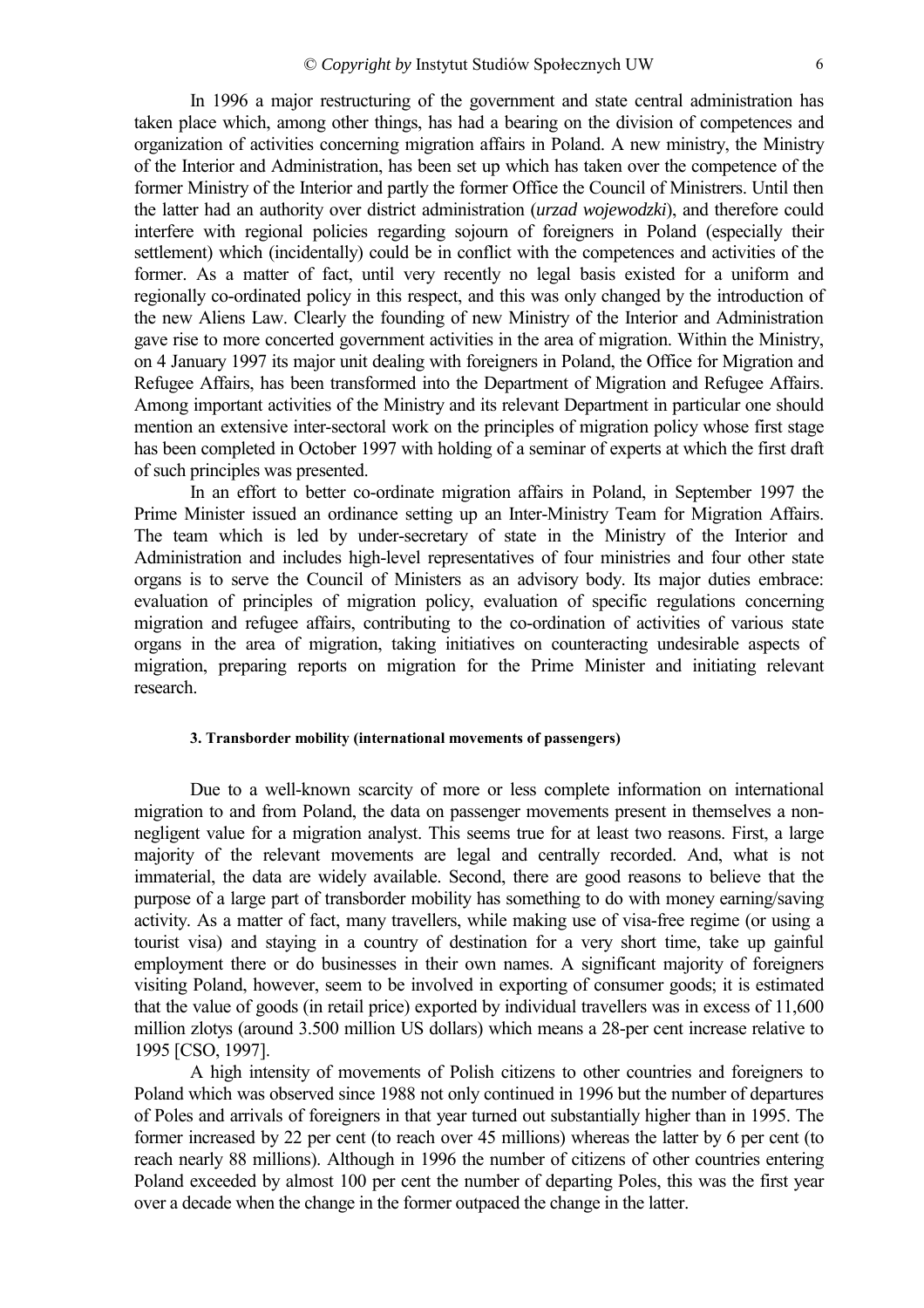<span id="page-6-0"></span>As far as foreign citizens (representing major countries of origin) entering Poland are concerned, one might note a recent stabilisation (with a slight decline) of entries by Germans (after 1994, at the level of around 47 millions), and a sharp increase of entries by Belarussians, Czechs, Slovaks and Ukrainians (altogether around 33 millions in 1996).

During the first 9 months of 1997 around 63.2 million arrivals by foreigners and 35.2 million departures of Poles were recorded. Relative to the respective period of 1996, the number of departures increased by 5.6 per cent whereas the number of arrivals declined (for the first time in many years) by 0.5 per cent. As in previous years, Germans predominated among foreigners visiting Poland (56.6 per cent of the total number of arrivals), followed by Czechs (18.5 per cent), Ukrainians (6.3 per cent), Belarussians (4.6 per cent), Slovaks (4.4 per cent), Russians (2.4 per cent) and Lithuanians (2.1 per cent). Thus the citizens of countries which do not have a common border with Poland accounted for only 5.1 per cent of all foreigners' visits to Poland in that period.

Economic significance of the travelling of foreigners into Poland continued to be very high. In the first nine month of 1997 they spent in Poland more than 6 billion zlotys  $(PLN)<sup>2</sup>$  of which around 85 per cent went on the purchase of merchandise which was exported. The latter constituted around 13.5 per cent of all Polish official exports (confirmed by SAD) in that period<sup>3</sup>.

#### **4. Documented flows of migrants**

#### **4.1. Introductory remark**

As pointed out in earlier SOPEMI reports for Poland, Polish statistics are able to capture only two remote ends of the interval covering the "truth" about international migration. One end is the data on international passenger movements (referred to in part 3, above), while another end the data reflecting reported arrivals to or departures from Poland related to a change of "permanent residence". Both seem to reflect phenomena that are far away from what might be considered as the mainstream of international migration. Although the data on international movements of people that involve a change of "permanent residence" are in accordance with Poland's legal definition of migration, they are only a measure of the number of relevant administrative acts, that is, the registrations of arrivals or departures intended at the time of registration as "permanent" ("definitive"), and not a measure of actual flows (no matter of for how long).

As after many years of exerting pressure on statistical authorities and decision makers responsible for migration policy, status quo in migration statistics in Poland has been fully preserved, we have still (which also pertains to the present report) to rely on data based on evident misconceptions [Okólski, 1997].

This part of the report will entirely draw on the statistics related to the concept of "permanent residence". The source has been central population register  $(PESEL)^4$ .

<sup>&</sup>lt;sup>2</sup> Which is an equivalent of around 1,750 million US \$.

<sup>&</sup>lt;sup>3</sup> It might be noted that at the same time the citizens of Poland spent in other countries around 1.5 billion zlotys (PLN), which means around 2 per cent of all imports.

<sup>&</sup>lt;sup>4</sup> The data come from regional registers, and are centrally compiled (into PESEL) by the Government Information Centre subordinated to the Ministry of the Interior and Administration. However, the Central Statistical Office, the organization that has an exclusive entitlement to processing of the PESEL data, provided most of statistics exploited in this part to the author in a highly aggregate form.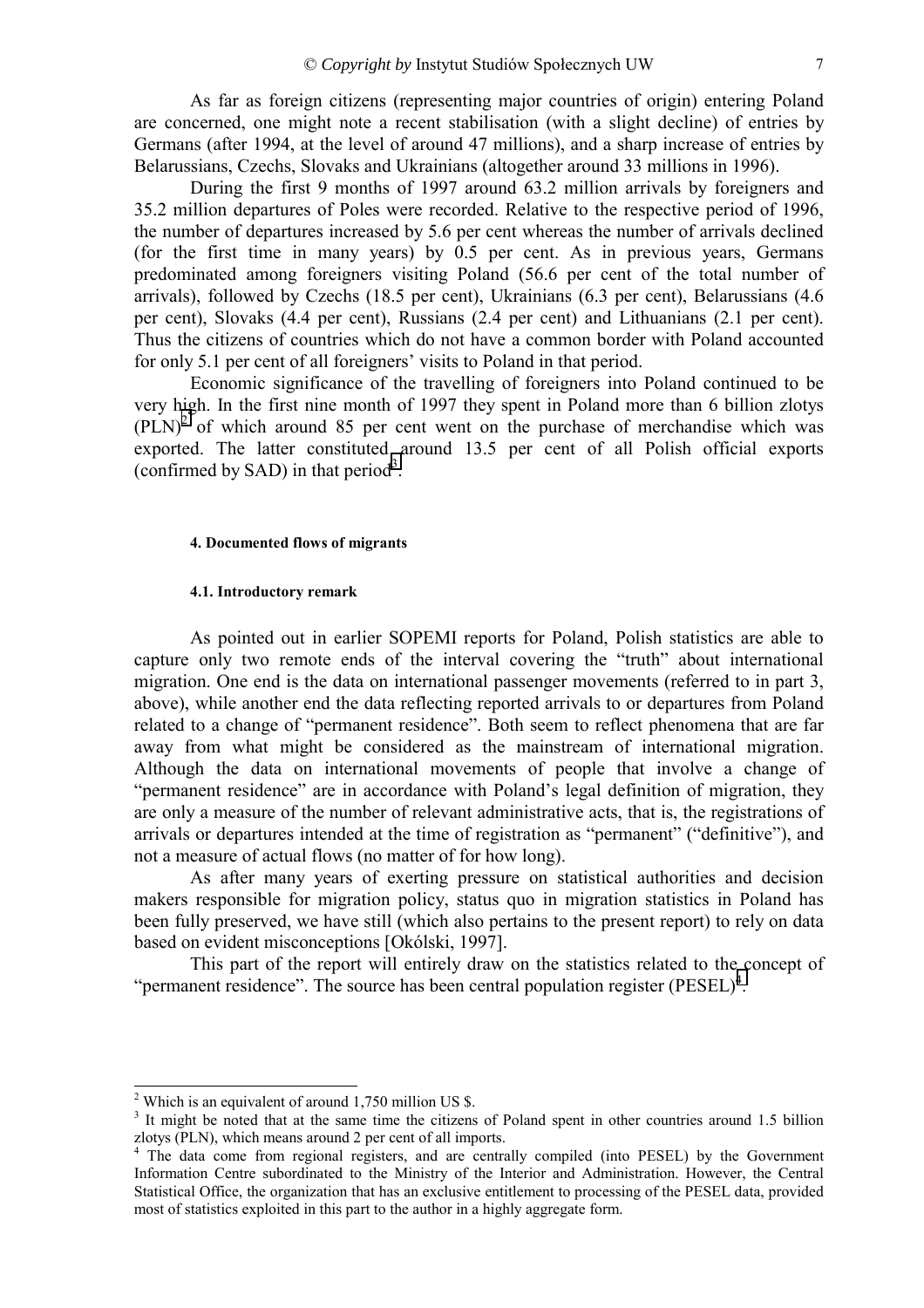### **4.2. General trend**

<span id="page-7-0"></span>After two years (since the second half of 1993) of a moderate increase in the number of emigrants, the second half of 1995 saw a stabilisation. This, given usually higher emigration figure for the second than first six months of a year, might have suggested an end to a short-lived rising trend. Indeed, in the next three halves of a year the number of emigrants has been declining, and the 1996 annual figure (21.3 thousand) proved to be of the magnitude of a relatively low 1990-1992 (average) level (Table 1)<sup>5</sup>. Bearing in mind a continuation of that trend in the first half of 1997 (Table 2), one might expect a further steady decline in emigration from Poland.

In contrast with this trend, the number of immigrants has been on increase. To be sure, the 1996 annual figure was only slightly (by 1 per cent) higher than the 1995 figure, but at the same time it exceeded the 1992-1994 annual average by 28 per cent, the 1988- 1991 average by 256 per cent and 1985-1987 average by 355 per cent (Table 1). The number of immigrants, which in Poland displays even stronger seasonal pattern than the number of emigrants characterized with a particular intensification towards the end of a calendar year<sup>6</sup>, increased even further in the first half of 1997, namely by 2 per cent relative to the respective period of 1996.

In this context it seems interesting to compare official immigration statistics (i.e. based on the central population register) with the statistics on new permanent residence permits. A major difference between the two is that the latter includes only foreigners so the difference at any give period might be interpreted as a proximate measure of the inflow of immigrants with Polish passports. The respective data for 1995, 1996 and the first half of 1997 are as follows:

| period        | immigrants registered<br>as "permanent residents" | foreigners granted<br>permanent residence | difference (as per cent<br>of all immigrants) |
|---------------|---------------------------------------------------|-------------------------------------------|-----------------------------------------------|
| 1995          | 8,121                                             | 3,067                                     | 62                                            |
| 1996          | 8,186                                             | 2,844                                     | 65                                            |
| $1/2$ of 1997 | 3,649                                             | 2,006                                     | 45                                            |

Those data suggest that in 1995 and 1996 foreign citizens constituted a predominant part of the immigrants, and that in 1996 a small increase in the proportion of foreigners took place. In the first half of 1997 a sudden and not fully understandable decrease in the share of foreign citizens was observed.

Migration balance in 1996 was very low (minus 13.1 thousands), only a little higher than in 1992 but substantially lower than in all consecutive years since 1975. Changes in the relative terms seem even more pronounced: e.g. the number of emigrants per 1 immigrant which in 1994 amounted to 3.75 (12.09 in 1989), fell down to 3.25 in 1995 and 2.60 in 1996. The current trend (including the first half of 1997), reinforced by expected developments in the repatriation of Kazakhs of Polish origin, suggests that soon (within 3-5 years) Poland might become a country with a close to zero migration balance.

<sup>&</sup>lt;sup>5</sup> In 1989-1991 around 19.1 thousand emigrants were registered. As a mater of fact, with the exception of years bordering with 1970 and 1973-1975, that was the lowest three-year annual average since 1956.

That phenomenon could find a plausible explanation in case of immigration statistics. As obtaining a permanent residence permit is in Poland a final precondition for a foreigner to be registered as a resident by local administration (only then can he/she be counted as an immigrant), immigration figures are strongly positively correlated with the statistics on permanent residence permits granted. Apparently towards the end of each year district administrations work more effectively, and attempt at shortening of delays in processing the applicants' cases, and minimising of the number of unresolved cases in a given year. No clear reason for the seasonal variation can be offered as far as emigration statistics are concerned.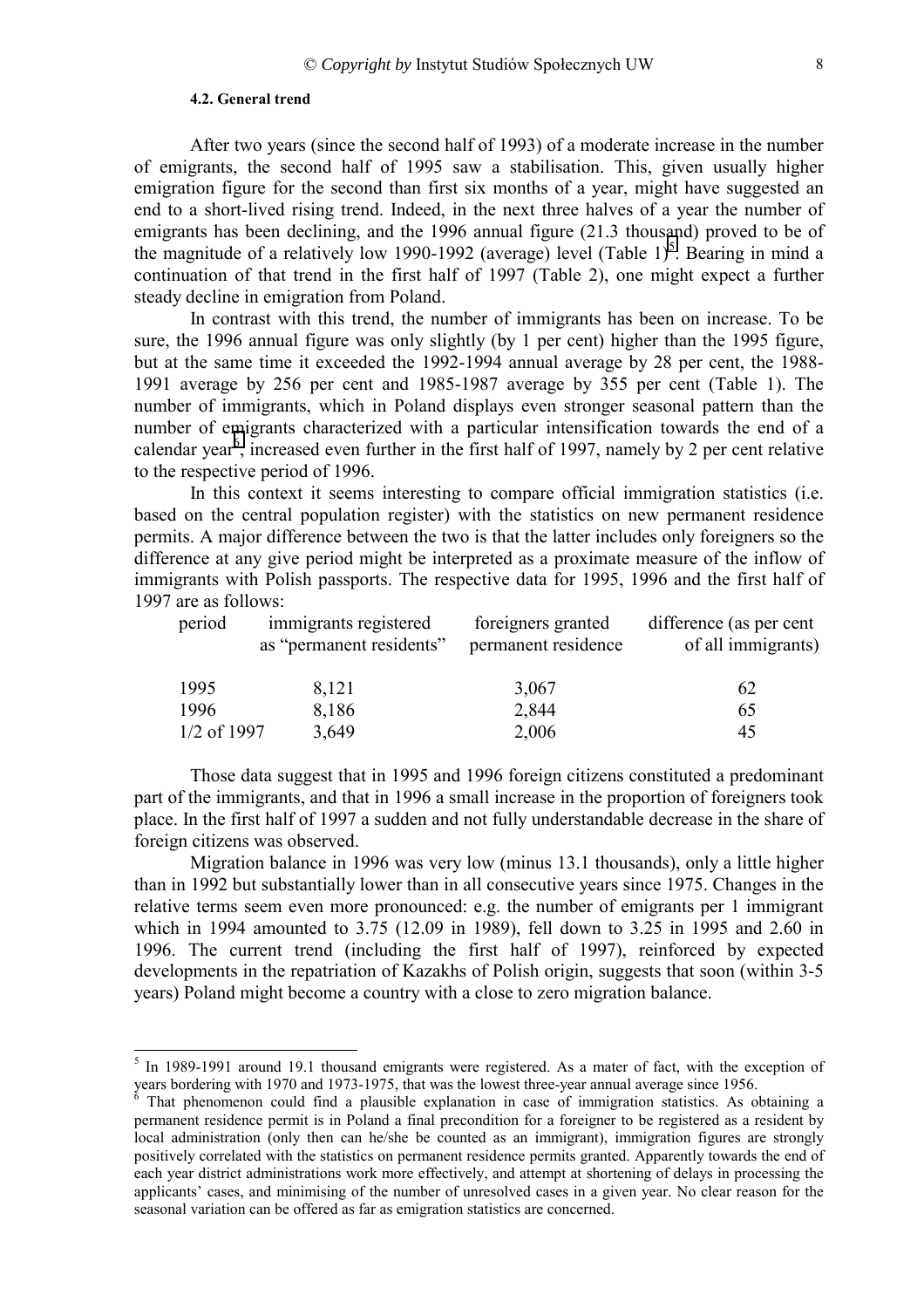# **4.3. Destination of emigrants and origin of immigrants**

<span id="page-8-0"></span>Surprisingly, a rather sharp decrease in the number of emigrants was relatively evenly distributed among various countries of destination. In absolute terms, emigration declined with respect to all major target countries. Destinations which encountered minor relative gains were two "western" countries located most closely to Poland: Austria<sup>7</sup> and Germany. Their combined share in the total number of emigrants increased from 71.2 to 72.0 per cent. A small increase was also noted in case of Australia. Although Germany remained to be the main migrant receiving country (69.5 per cent in 1996) and despite a small increase in its share in 1996, its leading position was less clear than few years ago, and its relative importance did still lag behind the levels recorded in 1993 and 1994 ( $72-73$  per cent). Among the "loosers" most important was the United States whose share in the total emigration from Poland declined from 12.1 to 11.7 per cent. All in all, however, the changes were rather insignificant (Table 3).

The changes in the geographical distribution of immigrants were overshadowed by a rapid increase in the inflow from Asia (by more than 40 per cent). The share of immigrants from that continent (originating mostly from Vietnam and Kazakhstan) increased from 6.5 per cent in 1995 (3.5 per cent in 1994) to 9.1 in 1996. Among the other countries, noticeable increases were recorded in case of Germany (from 24.2 to 26.3 per cent) and three Slavonic ex-Soviet states: Belarus, Russia and Ukraine (from 11.8 to 12.9 per cent, a combined share). In a sharp contrast, the proportion of immigrants coming from American countries decreased in both absolute (which was contrary to a general trend) and relative terms; their share dropped from 29.1 per cent in 1995 to 23.3 per cent in 1996 (Table 7).

The first half of 1997 witnessed a further substantial rise in the proportion of immigrants from Asia - to 12.0 per cent of the total. Migrants from Kazakhstan and Vietnam contributed to that figure in more than 56 per cent, and their share in the total inflow was 6.8 per cent. Another fact worth to be highlighted here is almost a closing of a gap between the numbers and shares of immigrants from Germany and the ex-USSR. While in 1990 Germany was ahead with a 8.3 percentage points advantage (and in that year the immigrants from the USA still contributed more to the total than the immigrants from the (then) Soviet Union), in the first half of 1996 the gap was reduced to 2.6 percentage points (with the USA lagging behind by 6.4 percentage points relative to the ex-USSR).

As mentioned earlier, the first half of 1997 was a period in which, in contrast to 1995 and 1996, a majority of the immigrants seemed to be Polish citizens. This, however, sharply differed according to a country of origin, what is illustrated by the following data (pertaining to the top 10 countries of origin):

| country        | immigrants registered<br>as "permanent residents" | foreigners granted<br>permanent residence | difference (as per cent<br>of all immigrants) |
|----------------|---------------------------------------------------|-------------------------------------------|-----------------------------------------------|
| Germany        | 912                                               | 85                                        | 91                                            |
| <b>USA</b>     | 510                                               | 28                                        | 94                                            |
| Ukraine        | 334                                               | 411                                       | 23<br>$-$ )                                   |
| Canada         | 187                                               | 5                                         | 97                                            |
| France         | 133                                               | 18                                        | 86                                            |
| Russia         | 133                                               | 173                                       | $(-) 30$                                      |
| Vietnam        | 132                                               | 163                                       | $(-)$ 23                                      |
| Kazakhstan     | 115                                               | 340                                       | $(-)196$                                      |
| <b>Belarus</b> | 109                                               | 143                                       | (-) 31                                        |
| United Kingdom | 97                                                | 24                                        | 75                                            |

<sup>&</sup>lt;sup>7</sup> Actually Austria is located rather south of Poland.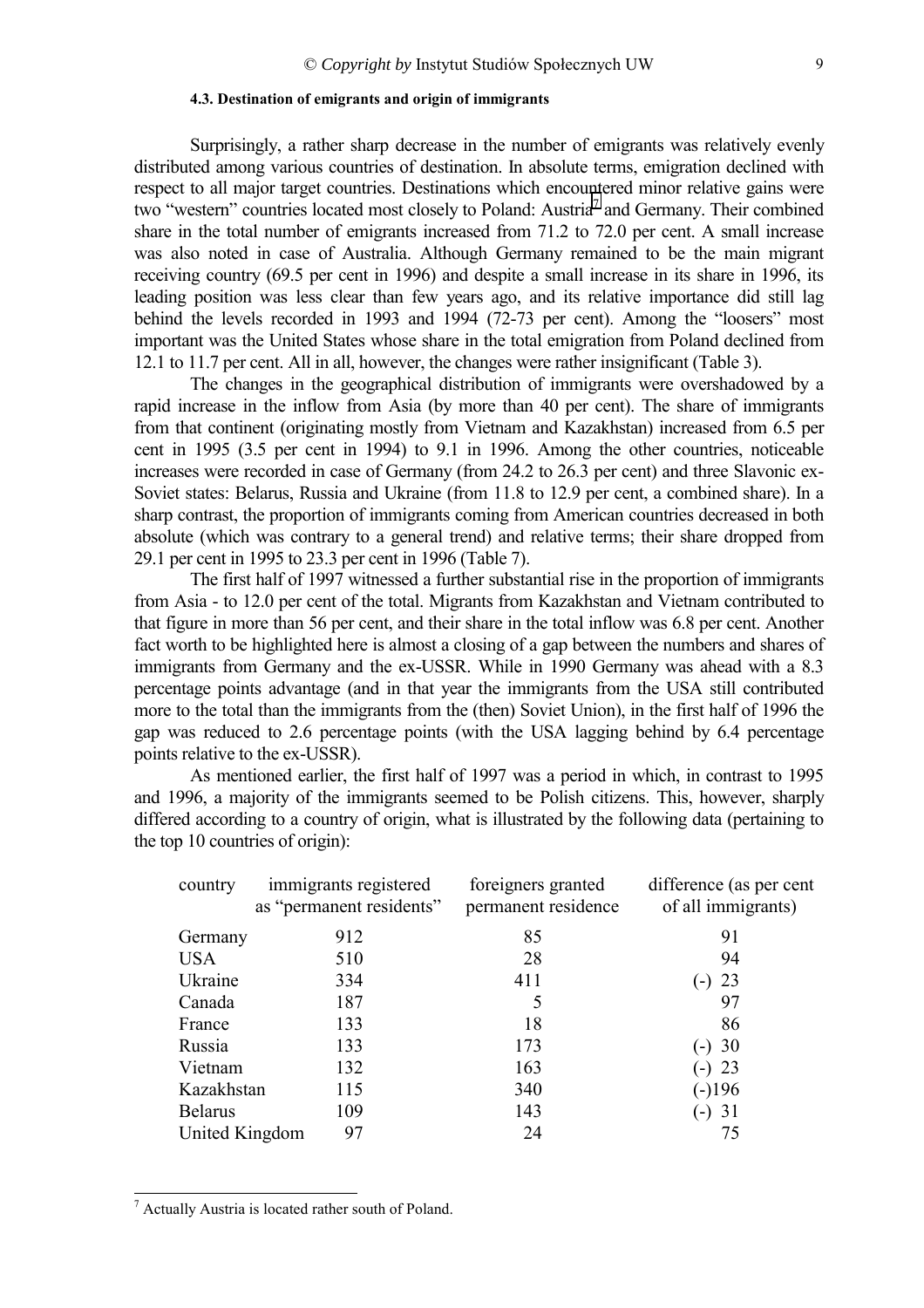<span id="page-9-0"></span>The last column points to a striking differentiation among the countries of origin. The data imply that western countries send to Poland almost exclusively Polish citizens whereas in case of the ex-USSR and Vietnam the opposite seems true. Such conclusion might be dubious for at least two reasons. First, the two sets of statistics are not entirely compatible. In the light of the data presented, impossible becomes possible: in many cases the number of foreigners granted permanent residence permit exceeds by far the number of all people who registered their arrival (from abroad) for a permanent residence in Poland. This can only be explained by the fact that in case of certain countries of origin (four countries of the ex-USSR and Vietnam in the present case) the changes in the number of applications for permanent residence (and in the number of appropriate administrative decisions) are so quick that a natural time-lag between obtaining an approval and making a formal registration brings about (within a given time unit) a ìsurplusî of immigrants holding foreign passports. Second, with the exception of Vietnam, a large part of migrants coming from all other countries in case of which foreigners comprise a predominant group among all immigrants (four countries of the ex-USSR), are in fact people of Polish origin, who (or whose ancestors) in many cases were involuntarily deprived of their Polish citizenship. All this suggests that a large majority of immigrants (much larger than reflected in the statistics) are Poles, either by citizenship or ethnic selfidentification.

The above mentioned intensifying inflow of migrants from Asia (mainly from Vietnam, Kazakhstan, Armenia and Syria) and former European republics of the ex-USSR is by no means matched by emigration from Poland to those countries. In fact, Poland's statistics indicate that the latter takes place in rare, not to say: exceptional, cases. In effect, Poland is already a net immigration country vis-a-vis Asia and the ex-USSR, with a quite significant positive balance. Among other countries that count in the exchange of population with Poland a positive migration balance is maintained with France, Italy and the United Kingdom. By the way, if the 1996 data for two major destinations for emigrants from Poland (Germany and the USA) would be extracted from migration statistics, Poland's general position would change from net emigration to net immigration country.

# **4.4. Migrants by sex, age and marital status**

In 1996 the number of both male and female emigrants turned out to be lower relative to respective 1995 figures. However, the decline in the latter subpopulation was a little stronger than in the former, and in effect the sex ratio increased from 102.0 males per 100 females to 104.5. It should be reminded that in the 1980's males were greatly underrepresented in the documented outflow (159 females per 100 males in 1981-1988), and since 1989 female excess has been gradually disappearing (to shift, in 1994, into a small male excess).

Contrary to the trend in emigrants, a change (a rise) in the number of immigrants was stronger in females than males, and as a consequence the sex ratio decreased from 113.7 males per 100 females to 103.6.

The first half of 1997 saw a slight decline in the emigrant sex ratio (to 103.1) and a moderate rise in the immigrant sex ratio (to 106.3). The sex ratios displayed distinct diversity according to countries of destination or origin. Among the emigrants males were particularly strongly overrepresented in case of the USA (134 males per 100 females) and underrepresented in case of Italy (230 females per 100 males), Sweden (191) and Denmark (187), while in case of Germany situation close to sex parity (103 males per 100 females) was observed. Masculinisation of the immigrants was very high in case of the United Kingdom (131 males per 100 females), Germany (129) and France (122) whereas feminisation seemed striking in case of the ex-USSR (175 females per 100 males), Italy (132) and Vietnam (116).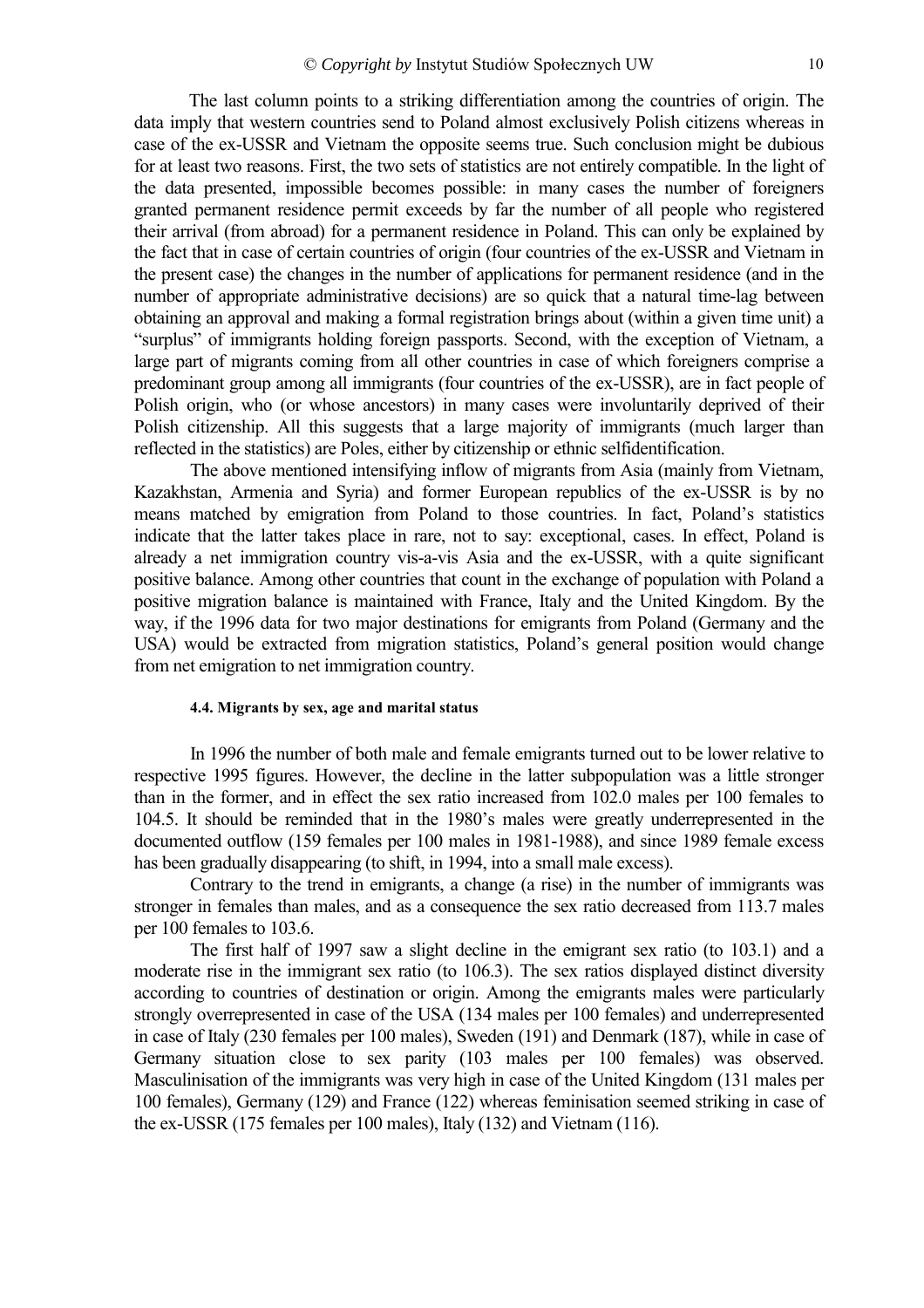## © *Copyright by* Instytut Studiów Społecznych UW 11

Age composition of migrants did not significantly change, although a small (but maybe meaningful) increase in the proportion of relatively young immigrants could be observed. The emigrants remained much younger than the immigrants. Those two tendencies can easily be seen in the following percentage figures (more detailed data are presented in Table 4 and Table 8):

|           | emigrants |         |       |         |       | immigrants |       |         |  |
|-----------|-----------|---------|-------|---------|-------|------------|-------|---------|--|
|           | 1995      | 1996    |       |         |       |            | 1996  |         |  |
| age group | males     | females | males | females | males | females    | males | females |  |
|           |           |         |       |         |       |            |       |         |  |
| $0 - 15$  | 32        | 23      | 33    | 21      |       | 14         | 16    | 16      |  |
| 20-59     | 62        | 68      | 61    | 70      | 75    | 71         |       | 69      |  |
| $60+$     | h         | Q       | h     | Q       |       |            |       |         |  |

Distributions of migrants by marital status did hardly change between 1995 and 1996 (Table 5 and 9). Among emigrants and immigrants a large majority comprised the single and married persons. The main difference between the emigrants and immigrants was that among the former single persons predominated whereas among the latter married persons. This is consistent with previous observation, namely that the former was generally substantially younger than the latter. It might be claimed that in general the immigration to Poland involved whole families more often than the emigration from Poland. A symptomatic was a rather strong decline in the net loss of single women (the ratio of single emigrant females to single immigrant females fell down by 27 per cent).

In 1996 the migration balance was still negative in almost all categories according to marital status. The only exception were divorced or widowed males. However, in many categories (all, except single males and females) it was already rather small, and in all relevant categories displayed a strong decline. In effect, in 1996 the proportion of married emigrants to married immigrants did not exceed 2 to 1 (in fact: 1.8 to 1) which meant a radical decrease compared to 1995 (2.2 to 1). Here are the relevant data:

| males                  |          |       |          |                      |       |          |          |        |          |                                                      |                      |
|------------------------|----------|-------|----------|----------------------|-------|----------|----------|--------|----------|------------------------------------------------------|----------------------|
|                        | 1995     |       |          | 1996                 |       |          | 1995     |        |          | 1996                                                 |                      |
|                        |          |       |          |                      |       |          |          |        |          |                                                      |                      |
|                        |          |       |          |                      |       |          |          |        |          |                                                      |                      |
| 8,333                  | 4,707    | 265   | 6,936    | 3,744                | 202   | 6,167    | 5,932    | 940    | 4,955    | 4,755                                                | 705                  |
| immigrants $(I)$ 1,476 | 2,504    | 341   | 1,489    | 2,390                | 286   | 969      | 2,272    | 559    | 1,063    | 2,364                                                | 594                  |
| $-6,857$               | $-2,203$ | $+76$ | $-5,447$ | $-1,354$             | $+84$ | $-5,198$ | $-3,660$ | $-381$ | $-3,892$ | $-2,391$                                             | $-111$               |
| 5.6                    | 1.9      | 0.8   | 4.7      | 1.6                  | 0.7   | 6.4      | 2.6      | 1.7    | 4.7      | 2.0                                                  | 1.2                  |
|                        |          |       |          | single married other |       |          |          |        |          | females<br>single married other single married other | single married other |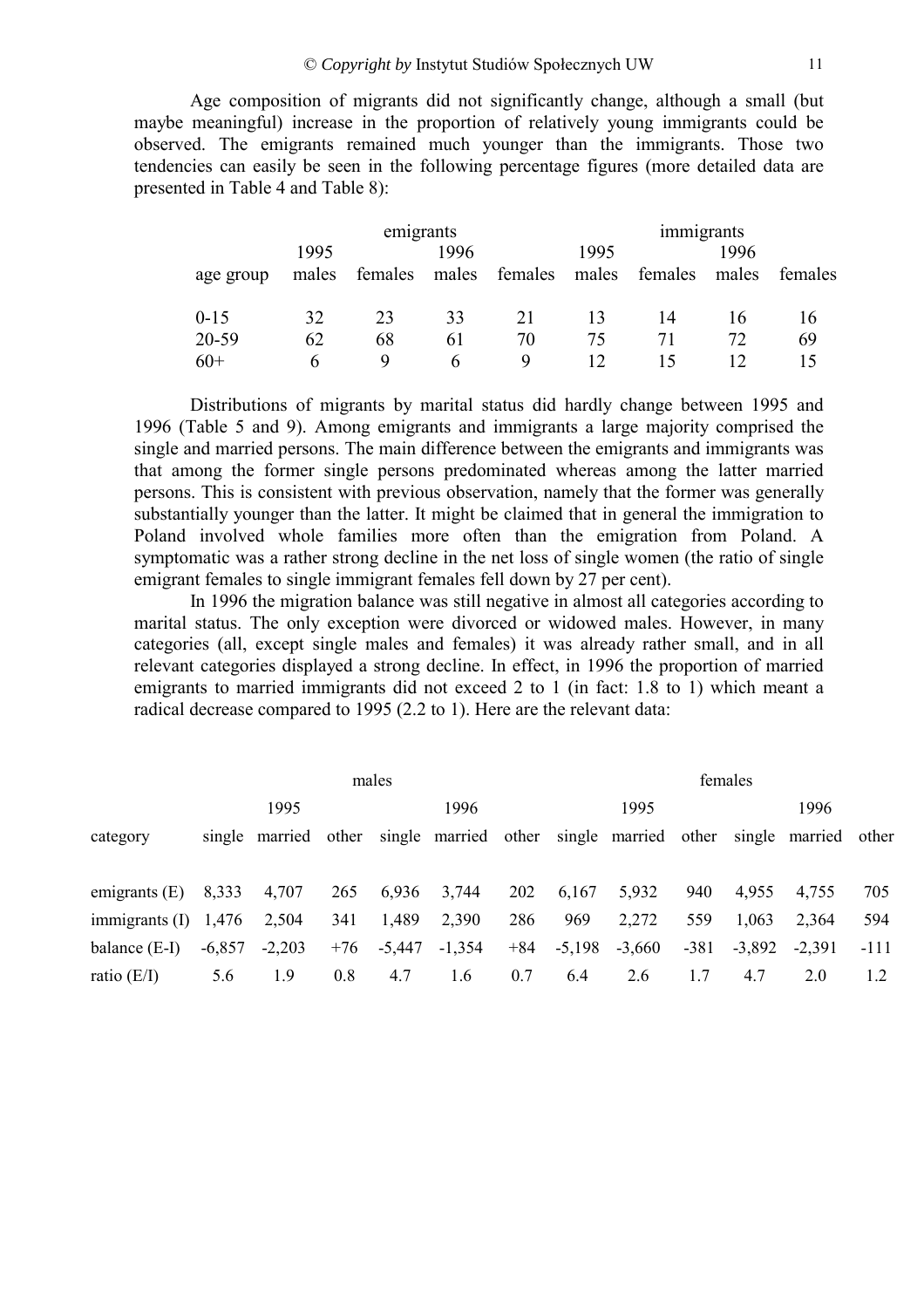### **4.5. Migrants by educational attainment**

<span id="page-11-0"></span>As can be seen in Table 6, no major differences were observed in the changes of the number of emigrants falling into particular categories of educational attainment. All categories recorded a considerable decline. Contrary to 1995, the decline occurred even among the emigrants whose education ended at the level of elementary school. This contributed to the continuation of a peculiar, highly "skewed" educational structure of emigrants, with a great overrepresentation of the poorly educated and great underrepresentation of the better educated. As explained in earlier SOPEMI reports for Poland, that structure has become an outcome of migration trends initiated in the late  $19980$ 's.

In 1996 the predominance of emigrants having attained at most elementary education in all emigrants further increased whereas the share of people with university diploma further decreased, in spite of the fact that before 1996 the former share was already very high and the latter was already very low. The data presented below (percentage shares of two extreme categories in 15+ male and female sub-totals) suggest that settlement emigration, as registered by Polish statistics has continued to be an almost exclusive domain of lowest educated people:

|      | females        |            |                |            |
|------|----------------|------------|----------------|------------|
| year | post-secondary | elementary | post-secondary | elementary |
| 1988 | 11.7           | 39.7       | 6.2            | 34.7       |
| 1989 | 8.2            | 36.5       | 5.6            | 35.3       |
| 1990 | 5.5            | 51.2       | 4.1            | 53.1       |
| 1991 | 3.7            | 59.5       | 2.9            | 62.6       |
| 1992 | 3.6            | 66.4       | 2.7            | 67.3       |
| 1993 | 2.8            | 70.2       | 2.1            | 71.9       |
| 1994 | 2.4            | 69.3       | 2.1            | 69.5       |
| 1995 | 2.2            | 73.2       | 2.0            | 73.0       |
| 1996 | 2.1            | 76.7       | 1.7            | 76.6       |

The distribution of immigrants by educational attainment was much different from that of emigrants (Table 10). In 1996 the largest category constituted immigrants who completed full secondary education but did not get university diploma, followed by those who completed postsecondary education. Immigrants whose highest attainment was elementary school comprised the smallest category.

Deep differences between structures of the emigrants and immigrants according to educational level produced a paradoxical effect (which already appeared in 1994, to be sure): despite still much larger annual number of emigrants than immigrants recorded in Poland, the balance in the categories of post-secondary and secondary education was strongly positive (almost 2,600 persons altogether in 1996). The balance in the category of vocational education was negative but significantly lower than in any of two afore-mentioned. It was therefore the category of elementary (or lower) education where a general trend (overall, highly negative migration balance) had its roots. The basic data are as follows:

|                     | category of educational attainment |           |            |                        |
|---------------------|------------------------------------|-----------|------------|------------------------|
| migrant<br>category | post-secondary                     | secondary | vocational | elementary or<br>lower |
| emigrants           | 350                                | 1,917     | 2,040      | 14,137                 |
| immigrants          | 1,877                              | 2,953     | 1,198      | 1,154                  |
| balance             | $+1,527$                           | $+1,036$  | $-842$     | $-12,983$              |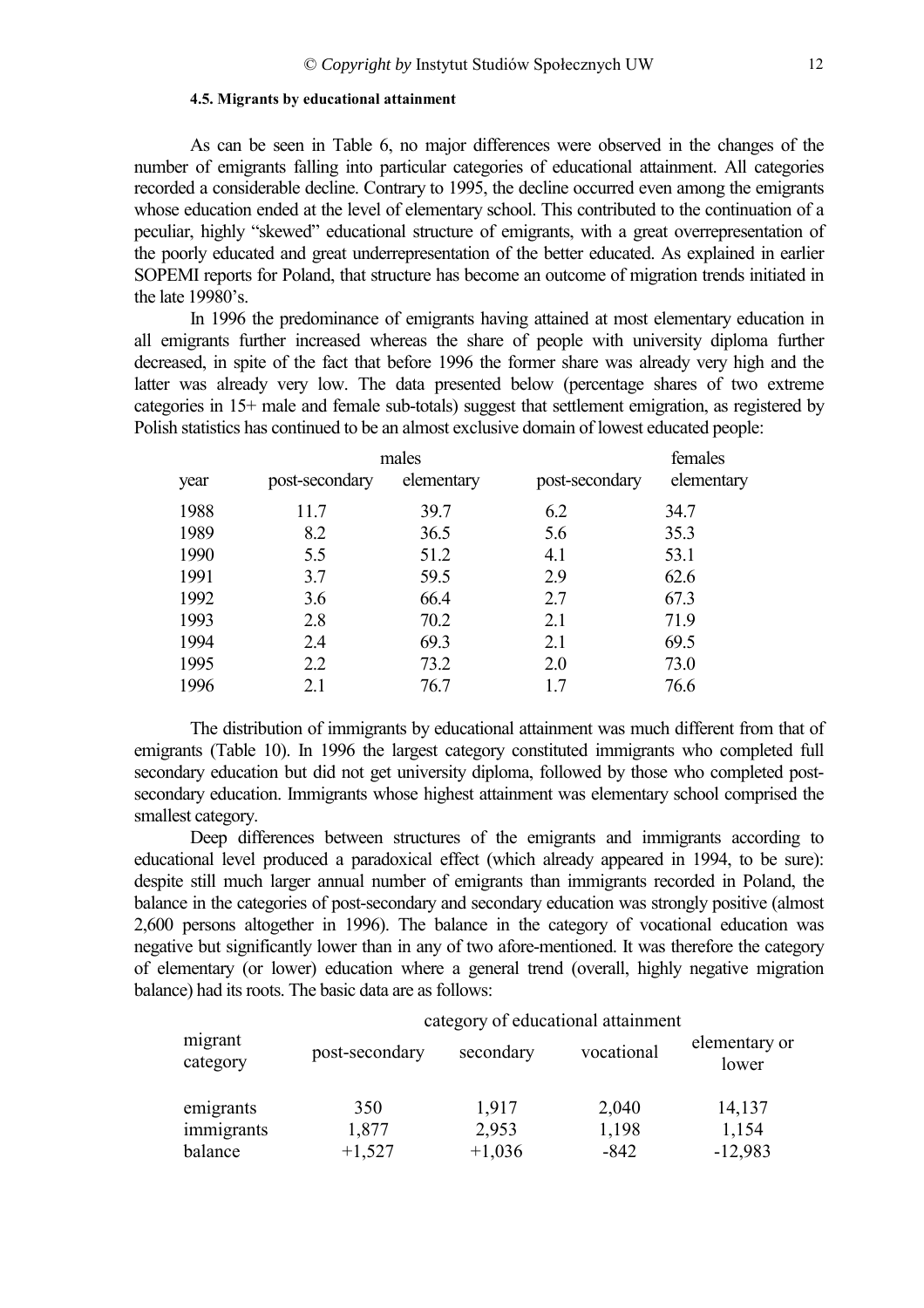#### <span id="page-12-0"></span>**5. Stocks of migrants**

#### **5.1. Stock of immigrants (foreign citizens)**

According to a legal definition which is still (until 27 December 1997) in use in Poland, the stock of foreign citizens has to include the foreigners who after being granted permanent residence permit were registered at any specific address as permanent residents of Poland, and until a given moment did not leave for any other country nor acquired Polish citizenship. The central population register or any other sources, however, do not render it possible to arrive at any reliable estimate of such population.

In Table 12 an attempt has been made to present certain data, originating from very diverse sources, which shed some light on this phenomenon. As follows from figures included in that table, in 1994-1996 Poland saw nearly 8,400 newly admitted permanent residents with foreign passports. According to the newly passed Alien Law they all would shortly qualify for naturalisation. Since by the end of 1993 the total number of foreigners with permanent residence in Poland was estimated at 30,000-35,000, there might be now (turn of 1997) around 40,000 foreigners legally settled in Poland.

The number of foreigners admitted for a long-term temporary residence is much more difficult to estimate. The data contained in Table 12 may help to establish a minimum size of that category. For instance, in 1996 Poland hosted 5,300 foreign students and a certain number (1,000-2,000) of foreign trainees. There were also 3,200 applications for refugee status processed by Polish authorities. In addition 13,700 foreigners were granted a work permit in that year. The number of foreign citizens who stay in Poland for long time (e.g. for over one year) on the basis of temporary residence permits issued for other reasons (than education or work) is totally obscured but it does not seem to be very large (certainly smaller than the number of permanent residence holders).

All this gives a rough (minimum) estimate of the stock of foreign population legally staying in Poland. It goes up to some 70,000 persons. Among around a half of those foreigners (who came to Poland most recently), people originating from Ukraine, Russia, Belarus and Vietnam predominante.

The number of undocumented resident population with foreign passports seems lower than that but recently it is obviously growing at a very rapid pace. Research projects conducted in Poland in 1993-1997 point to the existence of (growing) enclaves of settlers from Armenia, Romania, Ukraine, Vietnam and (to a lesser degree) certain other countries who are in Poland in irregular situation.

## **5.2. Stock of emigrants (permanent residents of Poland)**

Most recent data on this subject come from two sources: a quarterly Labour Force Survey (which includes the issue of temporary residence abroad since May 1993) and a microcensus carried out in December 1995. In a number of previous SOPEMI reports the former source was extensively exploited. It seems interesting to begin with taking a closer look a series of data extracted from that source, which includes 16 points of time extending from May 1993 to February 1997 (Table 14).

The data, though based on a dangerously small sample, reveal a formidable consistency. The trends are similar among males and females, among those who stay abroad relatively shorter and relatively longer, among those who are employed in a foreign country and are involved in something else while abroad. As far as the most aggregate figures are concerned, until the end of 1994 the number of Poles having a permanent residence in Poland but staying abroad for more than 2 months (at the time of a specific survey) kept growing - from 186,000 in May 1993 to 209,000 in August 1994. Since November 1994 the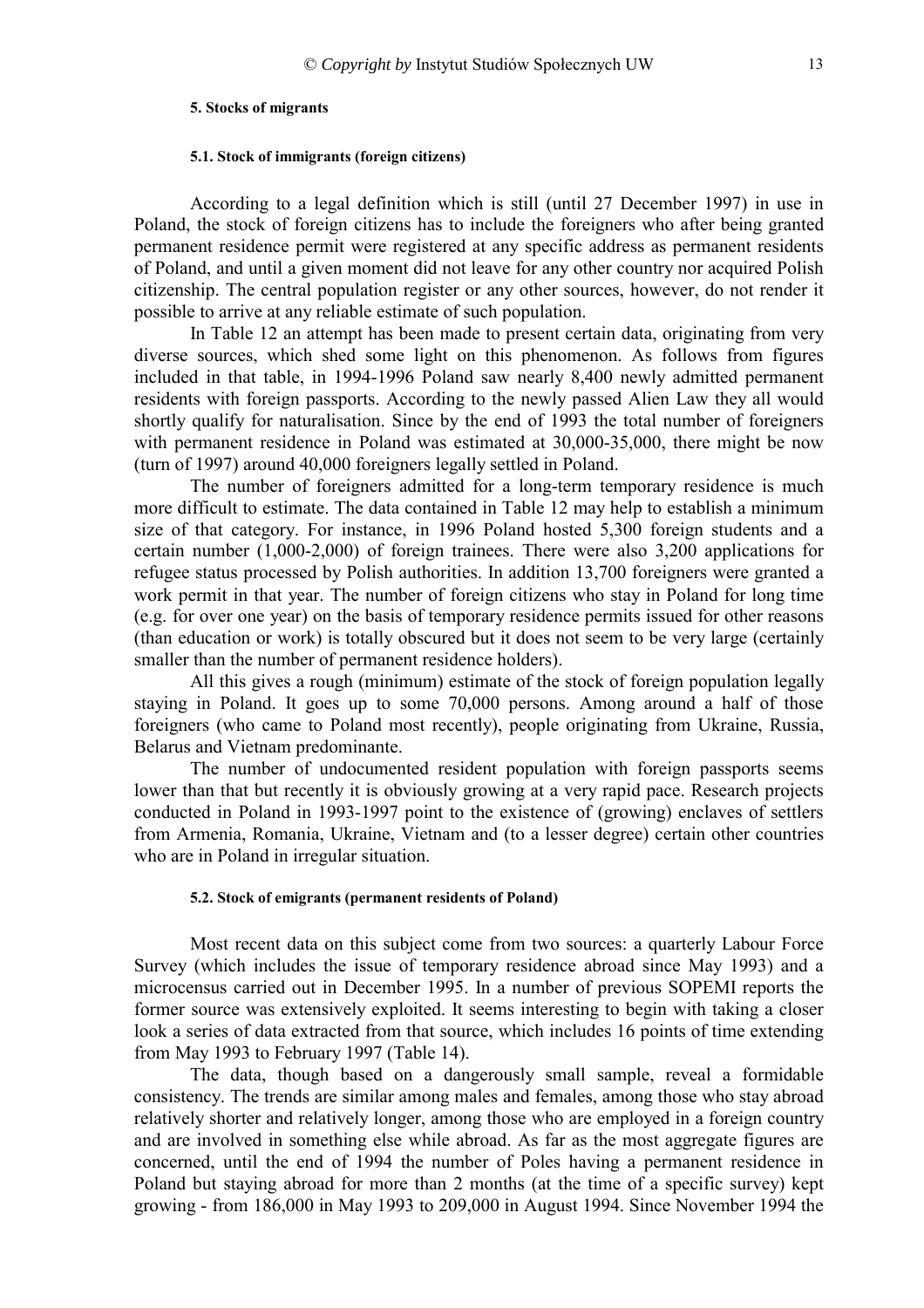<span id="page-13-0"></span>opposite tendency is true, and in February 1997 only 148,000 permanent residents of Poland were reported to be staying (for more than 2 months) abroad. Average annual figure that in 1994 was 196,000 decreased to 183,000 in 1995 and 162,000 in 1996.

The estimate of the stock of Polish citizens staying abroad, based on the Labour Force Survey, however, seems seriously biased. The obvious reason for this is that it embraces only those migrants who did not emigrate with all other members of their Polish households. Also, the survey by the definition excludes underage household members, and in practice it takes account of only a very small fraction of children staying abroad. Unfortunately, these two reasons do not fully explain the scale of underestimation of the stock of emigrants which appears clear in the light of statistics of major destination countries or anecdotal evidence which can be found in Poland.

Surprisingly, a relevant estimate produced by the official sources on the basis of the 1995 microcensus seems grossly exaggerated. As follows from Table 13, on 17 May 1995 more than 900,000 Polish residents were supposed to stay abroad on temporary basis, namely for longer than 2 months at the time of microcensus. The above quoted total figure, however, includes 118,000 children (below the age of 15); given 249,000 females aged 20- 44 who supposedly stayed temporarily abroad at that time, this would imply 2.1 children per 1 woman at that age. This seems to clearly suggest that a bulk of the estimated stock of temporary migrants from Poland might be complete families, or, in other words, emigrants who already (probably quite a long time ago) settled abroad, but for the reasons related to present Polish administrative rules claim their permanent residence in Poland.

#### **6. Migrant workers**

### **6.1. Migration for work from Poland**

No Polish source offers quantitative information on this subject of satisfactory scope and quality. Labour Force Survey enables a researcher to arrive at general figure reflecting a stock, namely the number of workers whose sojourn in a foreign country extends for over 2 months. An estimate for February 1997 is the lowest ever obtained (i.e. since May 1994), and it claims that around 105 thousand Poles, being at that time permanent residents of Poland, worked abroad. Apparently the declining trend has been in force since the middle of 1994 when, according to the source, around 150 thousand persons stayed abroad for the reason of employment.

Either the estimated 105 thousand Polish residents who in the beginning of 1997 worked in a foreign country or a declining trend with respect to the employment of those persons seem to be a little inconsistent with estimates made by the Ministry of Labour and Social Policy. For instance, according to those estimates (Table 15), in 1996 around 220 thousand of Poles found employment abroad within the framework of intergovernmental agreements alone. Moreover between 1994 and 1996 the number of persons in such situation increased by more than 50 per cent. However, the Ministry suggests that the total employment of Polish migrants, estimated at 300-350 thousand in 1996, displays neither strong nor coherent changes over time.

As stems from Table 15, a large majority of Polish migrant workers find employment in Germany. That country absorbed nearly 97 per cent of workers employed abroad in accordance with bilateral inter-government agreements in 1996. Other two countries that counted in these statistics were: the Czech Republic and France, each giving a job to slightly above  $3,000$  persons from Poland<sup>8</sup>. In addition, in 1996 around  $5,000$  Poles

<sup>&</sup>lt;sup>8</sup> In France between 1993 and 1996 this kind of employment decreased from 5,013 to 3,401.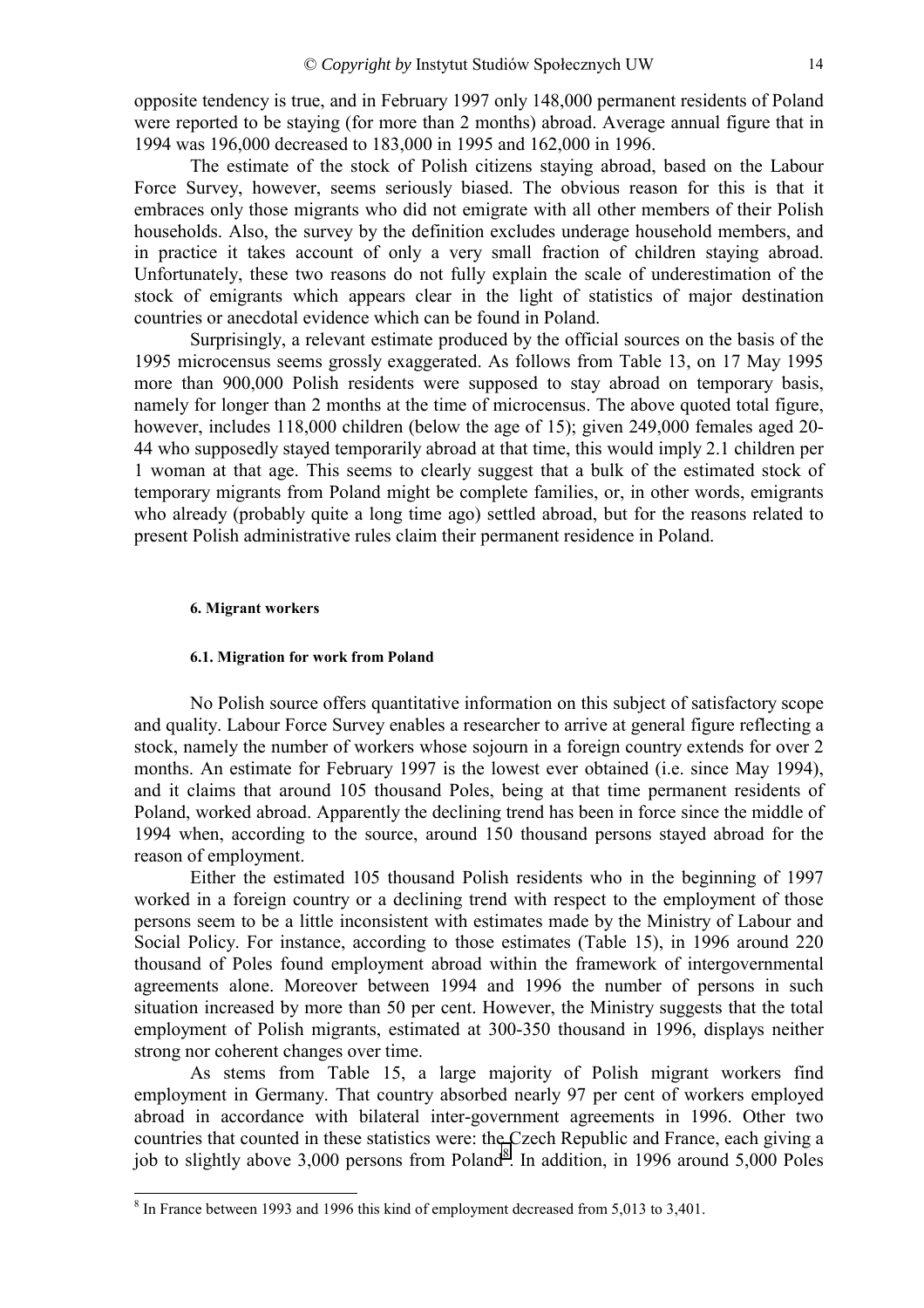<span id="page-14-0"></span>were legally employed in the ex-USSR, of which around 2,500 in Russia. Among countries that receive largest numbers of Polish migrant workers who find legal employment beyond the framework of inter-government agreements, are Germany followed by Austria, Greece, Italy and a number of others (e.g. France, Norway, Sweden and the United Kingdom).

Most Polish migrants workers who are in regular situation abroad find employment in "inferior" segment of labour market; the duration of their contracts is usually very short and wages relatively low. This is even more so with irregular workers whose number is obscured but by no means negligible. Surveys conducted recently in various regions of Poland indicate that in many microregions, typically in rather remote rural districts, a considerable proportion of the population receives money from foreign employment, and a majority of migrant workers from those microregions are "irregulars".

#### **6.2. Migration for work to Poland**

It becomes increasingly obvious that at present Poland receives quite large numbers of migrant workers from other countries. They are by and large persons in irregular situation. An estimate made on the basis of surveys conducted in Ukraine and Poland between 1994 and 1996 suggests that there might be many more than 500,000 Ukrainians (on annual basis) who take up gainful employment during their sojourns in Poland<sup>9</sup>. A great majority of those persons come to Poland with a primary intention to buy merchandise for resale in Ukraine but nevertheless as a "side activity" they also engage in various contract works. Needless to say, the jobs they find are almost exclusively in the shadow economy and of very short duration.

The Ministry of Labour and Social Policy argues that recently each year some 100- 150 thousand foreign workers find illegal employment in Poland. Although, according to that estimate, a substantial proportion of those people are seasonal workers, it probably omits foreigners who were employed for a very short time, e.g. for 2 weeks or shorter.

In 1996 13,668 new work permits were issued to foreign citizens who did not have a status of permanent resident<sup>10</sup>. More than 50 per cent of those permits were issued in just one (out of 49) district, namely Warsaw. Around 87 per cent of the permits went to Polish employers and around 13 per cent to foreign employers who had a license to operate in Poland (in the latter case, the permits fit into the framework of project-tied employment). From among 1,753 permits for foreigners working for licensed foreign employers, 73 per cent were issued to the citizens of Belarus, Russia and Ukraine. About one third of the later were related to the employment in one of the largest (state-owned) Polish company, the Szczecin shipyard $11$ .

Statistics of newly issued work permits reveal that in 1996 17 countries were represented by more than 150 workers employed by a Poland-based firm (Ukraine, Vietnam, United Kingdom, Germany, Russia, USA, China, Belarus, France, Italy, Czech Republic, South Korea, Mongolia, Turkey, India, Sweden and Armenia) and only 8 countries by more than 500 (see the data to follow). In 1993-1996 the number of work permit recipients was on the rise in case of some countries (e.g. Vietnam) whereas in case of some others the opposite was observed (e.g. Belarus):

<sup>&</sup>lt;sup>9</sup> The estimate for 1995 implies that around 800,000 travellers from Ukraine were engaged in some kind of employment in Poland. Migrants with valid work permits constituted only 0.2 per cent of that figure.

<sup>&</sup>lt;sup>10</sup> No work permit is required in case of foreigners who are permanent residents in legal sense.

<sup>&</sup>lt;sup>11</sup> Various attempts by other big state-owned enterprises to replace Polish workers by workers from the ex-USSR through licensed foreign intermediaries were recently prevented by the government (National Labour Office).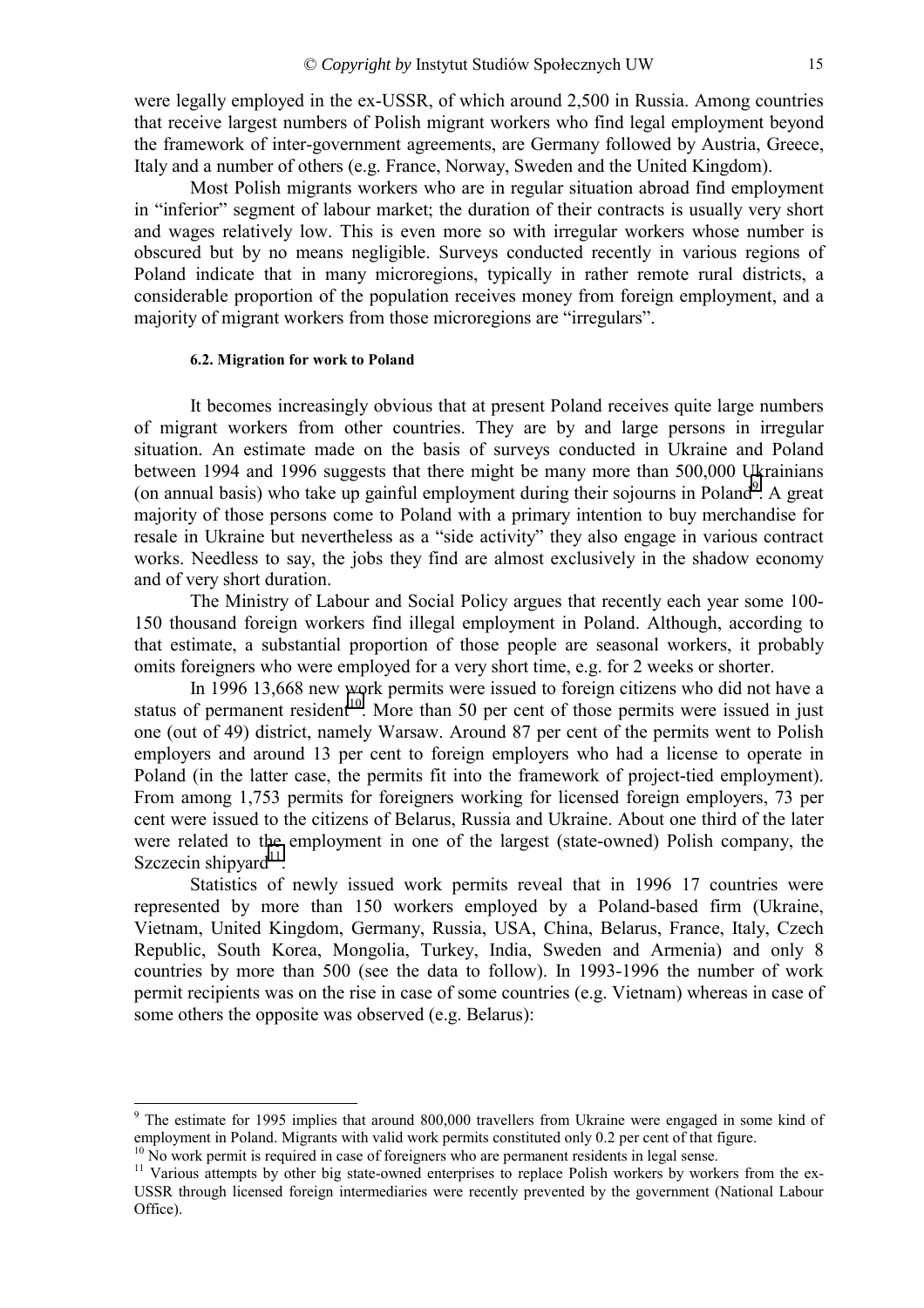| 1993  | 1996  | first half of 1997 |
|-------|-------|--------------------|
| 1,570 | 2,234 | 1,104              |
| 771   | 1,221 | 858                |
| 478   | 803   | 458                |
| 431   | 951   | 456                |
| 1,187 | 738   | 359                |
| 576   | 630   | 323                |
| 430   | 680   | 316                |
| 1,184 | 516   | 284                |
|       |       |                    |

A major ownership sector employing foreigners with work permits proved to be private firms with pure foreign capital (39 per cent of the total in 1996 and 45 per cent in the first half of 1997). Its share in overall number of work permits kept grows in over recent 5 years. In 1996 other firms with private capital received 46 per cent of all permits and in the first half of 1997 44 per cent (Table 16).

In 1996 most popular branch of the economy seemed trade and catering which obtained 34 per cent of all permits compared with 19 per cent for industry and transportation, and 14 per cent for education (Table 17). However, various nationalities displayed strikingly different patterns of employment by economic branch. The largest party of Ukrainian workers (the main group among legal migrants) was employed in agriculture (34 per cent). A predominant majority of Vietnamese (92 per cent) worked in trade and catering. In turn, the most popular among Germans (32 per cent) was employment in industry and transportation, while among British - employment in education (52 per cent).

In 1996 regular foreign labour continued to be strongly polarised according to professional status. There were two major poles: highly skilled non-manuals (managers, experts, consultants, teachers, etc.) and manuals, with the former accounting for 50 per cent of all work permits and the latter accounting for 20 per cent<sup>12</sup>. The third important and distinct group (16 per cent) constituted owners (usually of very small units). Compared to 1995, three professional groups encountered a high rise (relative to the average growth that is 14 per cent): experts and consultants (24 per cent), teachers and instructors (24 per cent) and owners (23 per cent). While the number of work permits that went to skilled workers increased by 17 per cent, in general employment of the manuals rose much less than the average (by only 4 per cent), due to a decline in the number of permits to unskilled workers (by 10 per cent). Finally, growth in the number of newly employed managers was moderate (9 per cent), clearly below the overall average (Table 18). Bearing in mind a large number of clandestine workers in Poland, usually holding jobs that require very low skills, the recent developments in work permit issuance seem to indicate that the respective policies are driven by a rule of exceptions rather than a set of consistent economic premises, and the regular labour market has become increasingly protected against the inflow of non-highly skilled foreign workers.

<sup>&</sup>lt;sup>12</sup> In fact, the proportion of manual workers among all legally employed foreigners was significantly higher due to the fact that a large majority of persons allowed to work on the basis project-tied basis (licensed foreign firms operating in Poland) employed mostly manuals.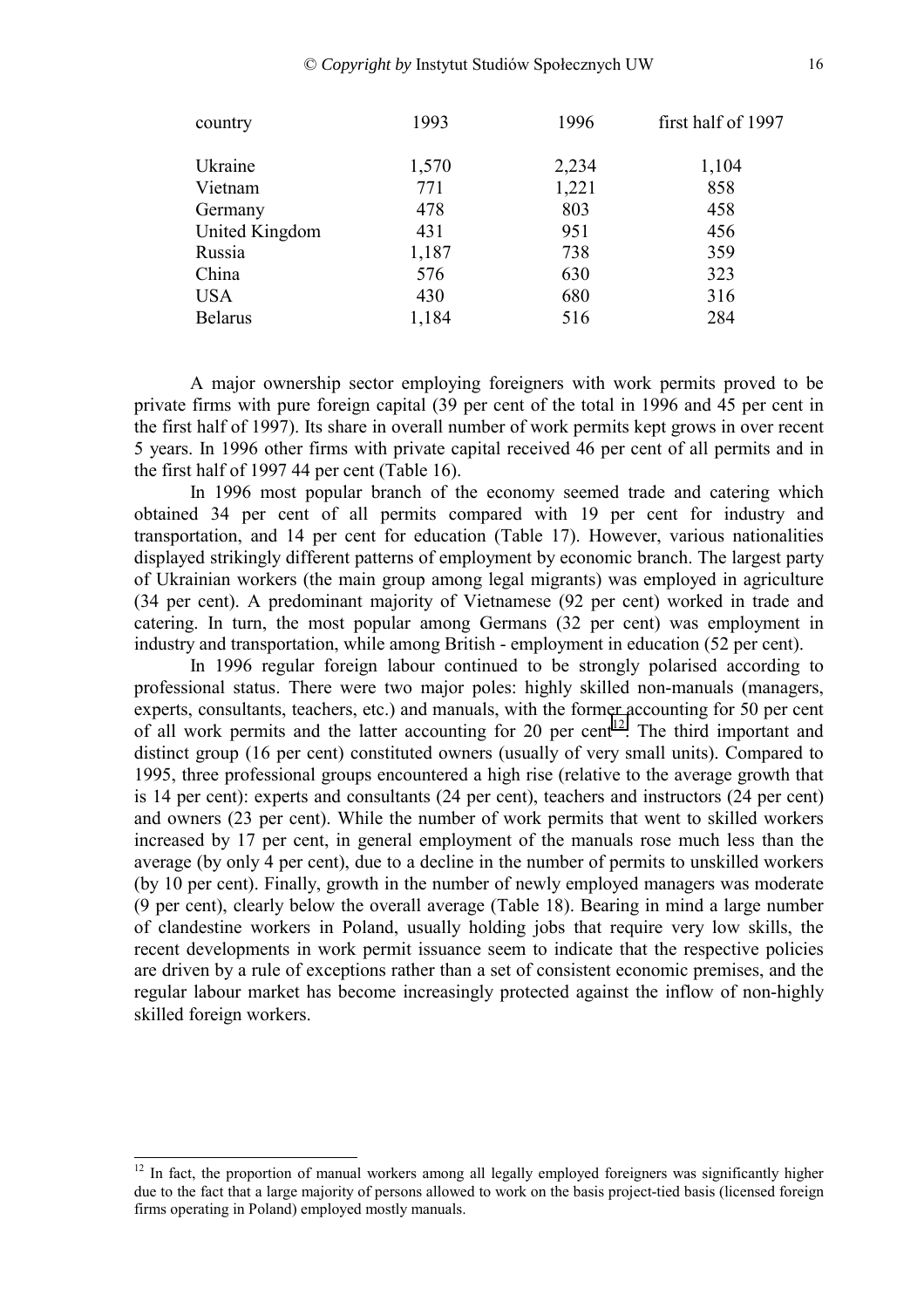#### **7. Repatriation to Poland**

<span id="page-16-0"></span>As mentioned in the 1996 SOPEMI report for Poland, in May 1996 formal steps were taken by the government of Poland to facilitate and channel the immigration of former Soviet citizens who had Polish ancestors. At stake were primarily at least 100 thousand people living in Kazakhstan, and many more living in other ex-republics of USSR. That immigration was to be officially called repatriation, and at first its main principle was to bring to Poland individual families from Kazakhstan on the basis of initiatives of (personal invitations from) local communities (or rather local administration, *urzad gminy*). Local administration was made responsible for providing the migrants with steady shelter and jobs, and assisting them in integration into a community. Therefore local resources became a major constraint in that process.

While in 1993 and 1994 approximately only 70 persons from Kazakhstan were granted a permanent residence in Poland (but not necessarily the Polish citizenship), in 1995 and 1996 their number rose to 239 and 249, respectively. By the end of 1996 the programme of repatriation was greatly expanded, and between 1 January 1997 and 30 September 1997 further 1080 persons (278 families) living in Kazakhstan were invited by Polish local communities (altogether by 200 *gmina*) to settle on their territory. At the same time, more than 500 application for repatriation to Poland (embracing more than 670 persons) were submitted to Polish consulates all around the world (of which 96 per cent in Kazakhstan). In that period 401 foreigners received a permanent residence permit due to repatriation, and 247 foreigners obtained a special document, named repatriation visa which implies automatic acquiring of Polish citizenship, and in addition 43 members of their families who had no Polish ancestors were granted a permanent residence in Poland. The process of repatriation accelerates each month. According to one estimate, around 80 per cent of all persons repatriated in the last couple of years came to Poland within recent six months. It is expected that in 1997 around 350 families or 1,400 persons of Polish origin will have actually settled in Poland within the repatriation programme. At the moment many other applicants (around 3,500 persons) await their turn to be repatriated [DMRA, 1997a].

In view of the fact that the Aliens Law which will be enforced on 27 December 1997, lifts a precondition for a repatriated person to be invited by a local community in Poland, the pace of repatriation might soon speed up even stronger. Meanwhile the implementation of repatriation programme provides a painful experience, particularly with respect to the integration of the newly arrived. A study conducted in Western Pomerania in 1997 (13 families or 53 persons from Kazakhstan) revealed that though the level of education of repatriants is relatively high (9 persons with university degrees), they do not integrate easily. First, in case of all couples only one partner could claim Polish origin. Most frequently non-Polish partners were Russians and Ukrainians (and one case of German and Tartar origin). Moreover, even the persons who had Polish ancestors are grandchildren or grand-grandchildren of Polish deportees which means that they are members of second or third generation born in Kazakhstan. No wonder then that nobody knew Polish reality and language at the moment of arrival to Poland, and still in all families Russian language is used for everyday communication. Interactions with local populations are scarce and conflict-conducive [Kozlowski, 1997].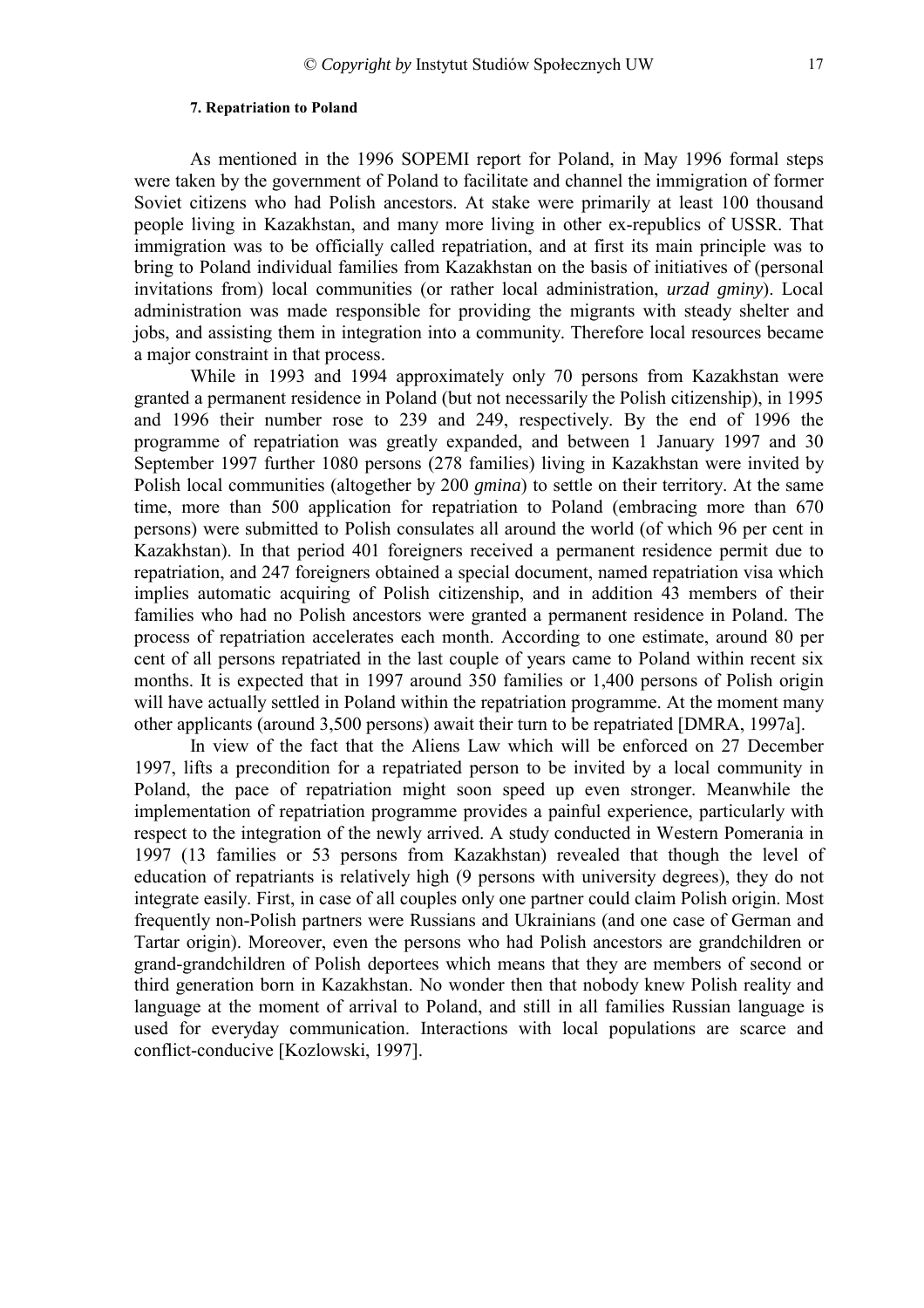#### **8. Asylum seekers and refugees**

<span id="page-17-0"></span>Since 1994 Poland has experienced a new (after a "virgin" wave of inflow in 1990) intensified influx of asylum seekers. The number of people who applied for refugee status in 1996 was more than 3,200 that meant a 3.8 times more than in 1995. The 1996 intensity of arrivals of asylum seekers was maintained in 1997, if not slightly elevated.

In 1996 and (the first half) 1997 a major group of foreigners requesting a refugee status were citizens of Sri Lanka (recpectively, 20 and 30 per cent), followed by citizens of Afghanistan, Armenia, Iraq, Pakistan, India, Bangladesh and Somalia. Refugee applicants from those 8 countries accounted for 83 per cent of all applicants recorded between 1 January 1996 and 30 June 1997 (Table 19).

According to the Department for Migration and Refugee Affairs (Ministry of the Interior and Administration), recently almost all asylum seekers apply in circumstances related to an event of illegal migration, namely in one of three situations [1997b]:

• after being apprehended by the Border Guard during illegal border crossing;

• after being arrested by the Police inside Poland because of the lack of appropriate documents;

• after being expelled from Germany on the basis of readmission agreement.

Due to this, a large majority of proceedings related to the applications for refugee status is discontinued within a relatively short time. Many applicants after being released from arrest immediately "disappear", and never more report to the refugee administration, and many others spend some time in refugee reception centres in order to "recover" and flee for Germany when first suitable opportunity comes. Very few remain in contact with the refugee authorities for longer than a couple of months. It is evident that migrants grossly abuse refugee procedures in Poland.

### **9. Illegal movements by foreign citizens**

One of important phenomena related to movements of people to and from Poland in 1996 and in the first half of 1997 was apparently dramatic increase in trafficking in migrants. This at least is a message of a special report prepared by the Department of Migration and Refugee Affairs [DMRA, 1997b].

Statistically, three sources may throw some light on the incidence and national composition of illegal migration, and migration with the assistance of traffickers in particular: the Border Guard data on apprehensions of illegal migrants at the time of border crossing, the data on expulsions of foreigners based on decisions taken by district administration in Poland (Table 20) and the data on foreigners accepted or expelled on the basis of readmission agreements.

Characteristic of the data on aborted illegal border crossings in 1996 is that despite a decline in the overall number of such cases relative to 1995 (by 6 per cent), the number of arrested foreigners coming from remote countries of origin substantially increased. While it might legitimately claimed that a bulk of persons holding e.g. Belarussian, Czech, Russian, Slovak or Ukrainian passports, arrested on illegal crossing of Polish border, might had just been involved in one of another kind of money-making illegal transborder activity, and do nor necessarily aimed at travelling through Poland to Germany, the case of many other national groups might be entirely different.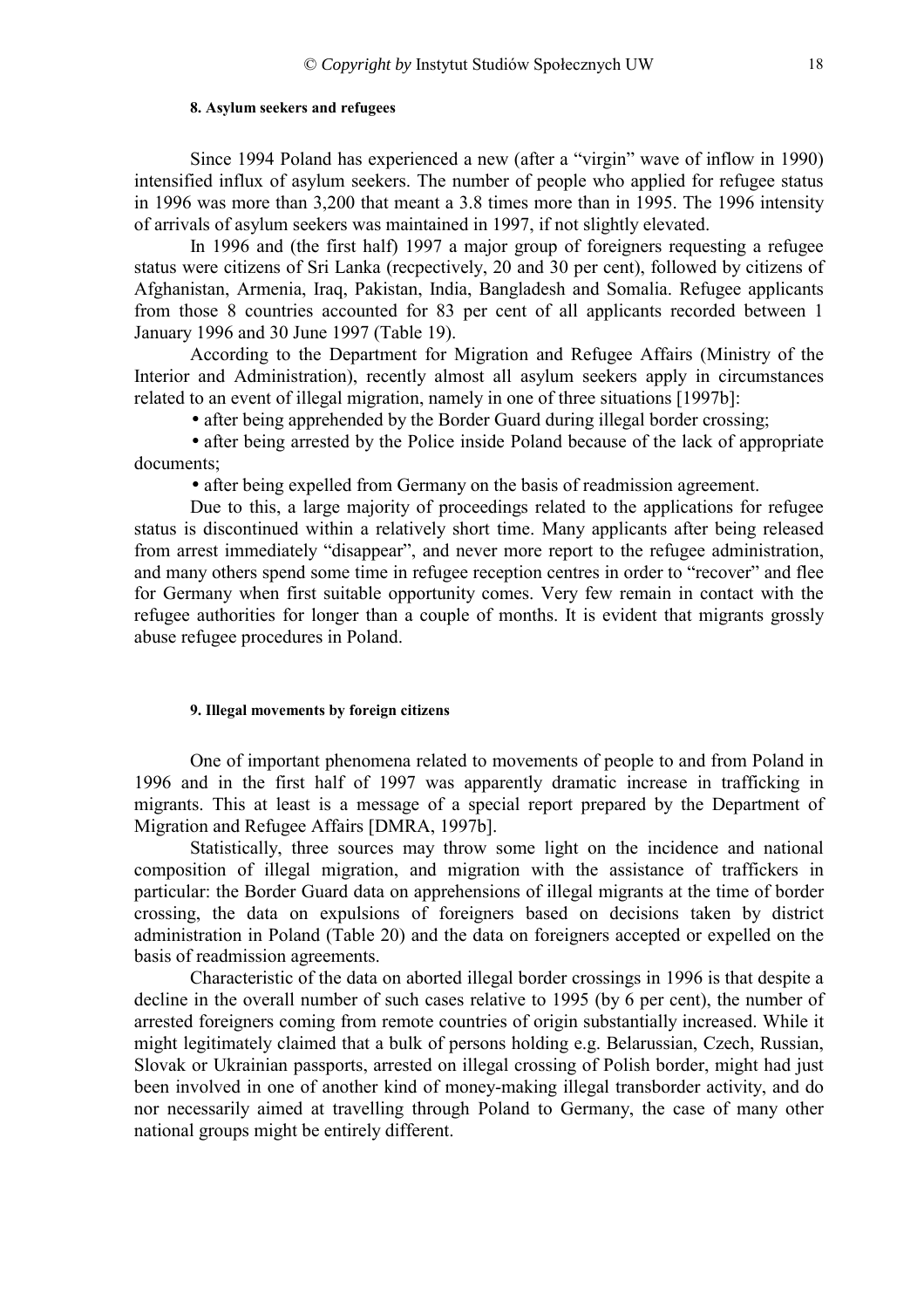As a matter of fact, with an important exception of people of Czech citizenship<sup>13</sup>, the incidence of apprehensions of foreigners from neighbouring countries was on the decline between 1995 and 1996. For instance, in case of Ukraine the relevant number fell down from 874 to 628 and in case of Russia from 474 to 382. The same is true of Romanians who traditionally constitute the by far largest group of migrants arrested on Polish border. To be sure, the incidence of Romanians (unsuccessfully) attempting an illegal crossing of Poland's border is decreasing rapidly already for several years now<sup>14</sup>. As far as migrants believed to be major clients of traffickers are concerned, the respective figures were the following:

| country of origin | 1995  | 1996  | percentage<br><i>ncrease</i> |
|-------------------|-------|-------|------------------------------|
| Moldova           | 639   | 1,067 | 67.0                         |
| Armenia           | 1,356 | 1,010 | $-25.5$                      |
| Afganistan        | 459   | 867   | 88.9                         |
| Iraq              | 372   | 626   | 68.3                         |
| Sri Lanka         | 201   | 609   | 203.0                        |
| India             | 772   | 484   | $-37.3$                      |
| Pakistan          | 257   | 443   | 72.4                         |
| Bangladesh        | 118   | 219   | 85.6                         |

In 1996 5,087 district authorities issued 5,087 decisions to expel foreigners whose stay in Poland was considered unwanted. This meant a 59-per cent increase relative to 1995. One of the main reasons behind those decisions was illegal stay on the Polish territory. It is expected that he number of relevant facts in 1997 might be even higher than in 1996; the first six months saw more than 2,900 such decisions. In 1996 and 1997 (the first half) the leading nationalities among the subjects to expulsion were: Ukrainian, Armenian, Bulgarian, Romanian, Bangladesh, Indian, Sri Lanka, Belarussian, Moldovian, Pakistanian and Russian.

On the basis of readmission agreements with neighbouring countries, in 1996 Poland expelled over 2,400 foreigners, of whom 1,860 to Ukraine, 383 to Lithuania, and 178 to Belarus. Compared with 1995, expulsions to those three countries increased by around 43 per cent (between 1994 and 1996 by 182 per cent). At the same time, in 1996, on the same basis, Poland from Germany received more than 4,800 foreigners. An increase in this case fell short of 20 per cent.

As a matter of fact, illegality of foreigners entry to and stay in Poland might be expressed in much larger numbers if account would be taken of the incidence of forged or faked documents used by foreigners. It is well known that Polish law enforcement authorities uncover only a small part of those documents (e.g. passports, visas, vouchers and invitations by a Polish resident). In reality, however, each day some of those documents are readily available in thousands.

Problem that is presently considered as the most severe among those related to illegality of foreigners seems trafficking in migrants. It is believed that Poland has become one of the main transit countries in that part of the phenomenon which involves migrants from Asia, the Middle East and North Africa [DMRA, 1997b]. Two major international routes appear to run through Poland. The first originates in Indian sub-continent (Afghanistan, Bangladesh, India, Nepal, Pakistan and Sri Lanka). Western part of Asia (Armenia, Iran, Iraq and Turkey) and certain countries of Africa (Ethiopia, Liberia, Nigeria, Somalia and Sudan) and its subsequent major stages leading to Poland are: Almaty,

<sup>&</sup>lt;sup>13</sup> The number of apprehended Chechs increased from 750 in 1995 to 986 in 1996.<br><sup>14</sup> Petusen 1993 and 1996 the respective number declined from around 7,000 to an

 $14$  Between 1993 and 1996 the respective number declined from around 7,000 to around 1,200.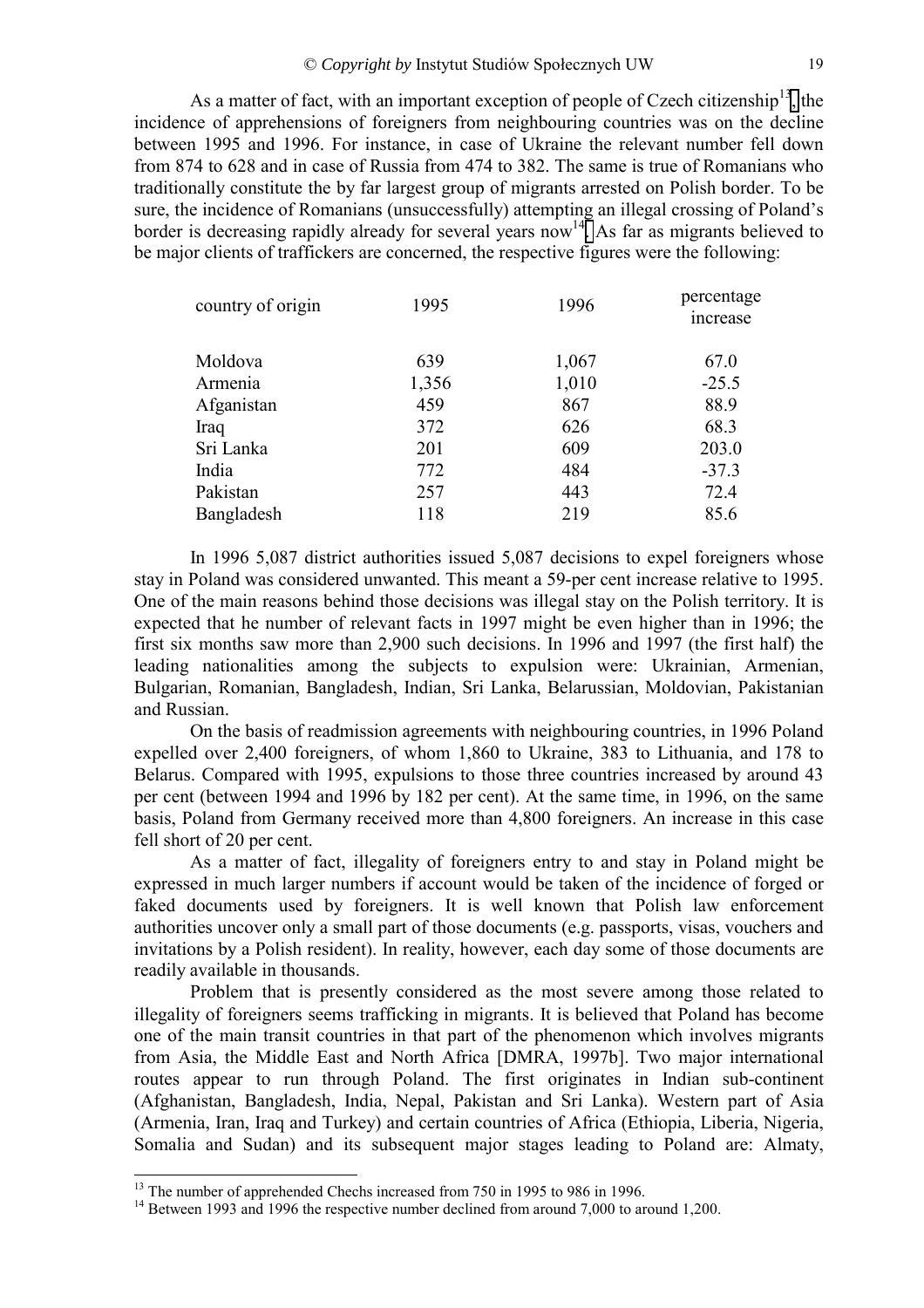Moscow (or Sankt Petersburg), Minsk and Vilnius. An important characteristic of this route seems a neglect of border control by the Lithuanian guard. Until the middle of 1996, when the Polish Guard started to patrol the border by means of helicopters, quite often migrants travelled from Lithuania to Poland by small aircrafts; e.g. in 1995 as many as 20 such flight were intercepted by Polish authorities. The second route starts in various places in Armenia, Moldova, Macedonia, Romania and Turkey (rarely also in Africa and remote countries of Asia) and involves Romania, Moldova, Hungary, Russia and Ukraine or Slovakia. In case of both routes, for many migrants a final passage to the West (Germany) involves their smuggling through the border.